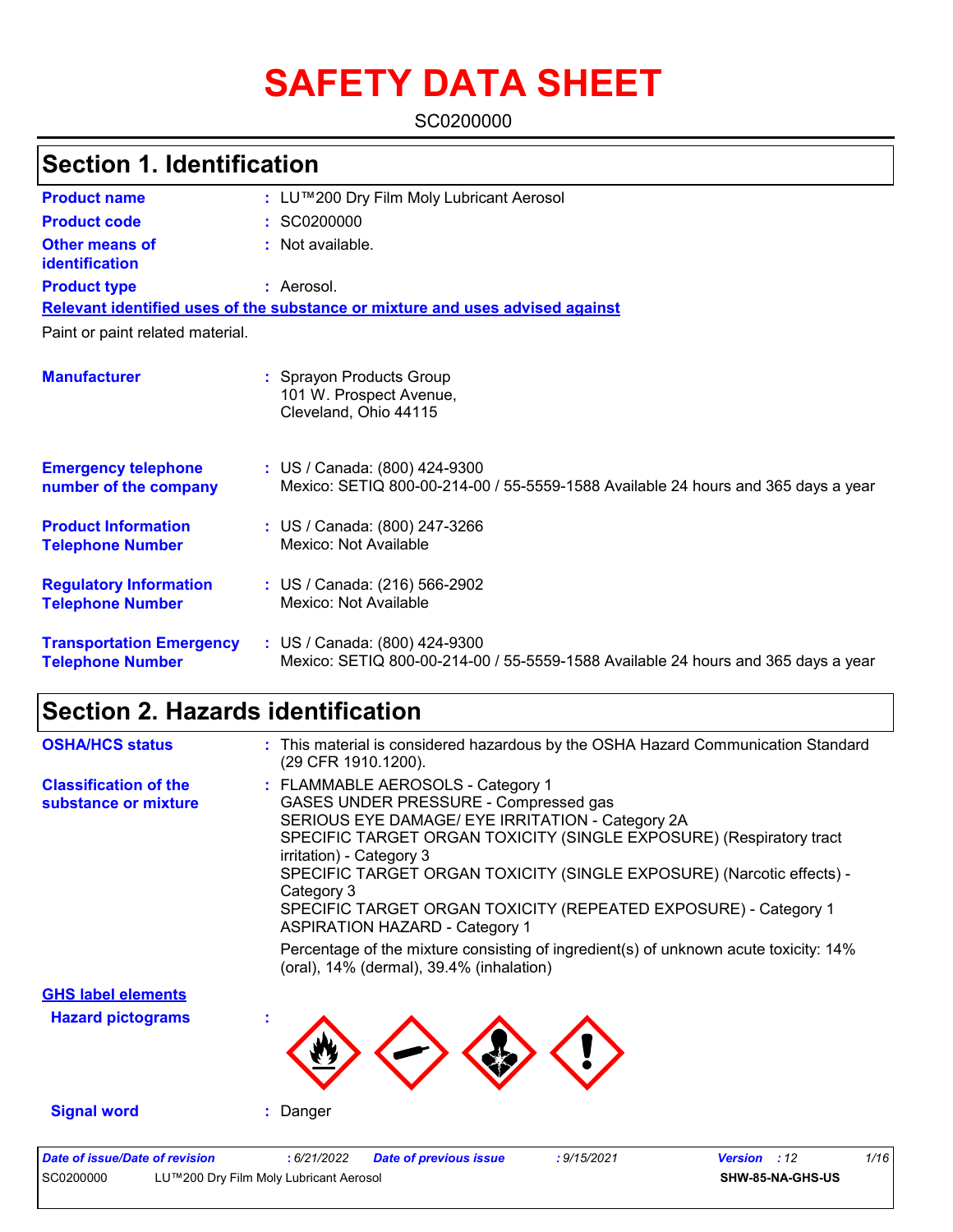## **Section 2. Hazards identification**

| <b>Hazard statements</b>                   | : Extremely flammable aerosol.<br>Contains gas under pressure; may explode if heated.<br>May be fatal if swallowed and enters airways.<br>Causes serious eye irritation.<br>May cause respiratory irritation.<br>May cause drowsiness or dizziness.<br>Causes damage to organs through prolonged or repeated exposure.                                                                                                           |
|--------------------------------------------|----------------------------------------------------------------------------------------------------------------------------------------------------------------------------------------------------------------------------------------------------------------------------------------------------------------------------------------------------------------------------------------------------------------------------------|
| <b>Precautionary statements</b>            |                                                                                                                                                                                                                                                                                                                                                                                                                                  |
| <b>Prevention</b>                          | : Wear eye or face protection. Keep away from heat, hot surfaces, sparks, open flames<br>and other ignition sources. No smoking. Do not spray on an open flame or other ignition<br>source. Use only outdoors or in a well-ventilated area. Do not breathe dust or mist. Do<br>not eat, drink or smoke when using this product. Wash thoroughly after handling.<br>Pressurized container: Do not pierce or burn, even after use. |
| <b>Response</b>                            | : IF INHALED: Remove person to fresh air and keep comfortable for breathing. Call a<br>POISON CENTER or doctor if you feel unwell. IF SWALLOWED: Immediately call a<br>POISON CENTER or doctor. Do NOT induce vomiting. IF IN EYES: Rinse cautiously<br>with water for several minutes. Remove contact lenses, if present and easy to do.<br>Continue rinsing. If eye irritation persists: Get medical advice or attention.      |
| <b>Storage</b>                             | : Store locked up. Protect from sunlight. Do not expose to temperatures exceeding 50<br>°C/122 °F. Store in a well-ventilated place. Keep container tightly closed.                                                                                                                                                                                                                                                              |
| <b>Disposal</b>                            | : Dispose of contents and container in accordance with all local, regional, national and<br>international regulations.                                                                                                                                                                                                                                                                                                           |
| <b>Supplemental label</b><br>elements      | DELAYED EFFECTS FROM LONG TERM OVEREXPOSURE. Contains solvents which<br>can cause permanent brain and nervous system damage. Intentional misuse by<br>deliberately concentrating and inhaling the contents can be harmful or fatal. WARNING:<br>This product contains chemicals known to the State of California to cause cancer and<br>birth defects or other reproductive harm. FOR INDUSTRIAL USE ONLY.                       |
|                                            | Please refer to the SDS for additional information. Keep out of reach of children. Keep<br>upright in a cool, dry place. Do not discard empty can in trash compactor.                                                                                                                                                                                                                                                            |
| <b>Hazards not otherwise</b><br>classified | : None known.                                                                                                                                                                                                                                                                                                                                                                                                                    |

## **Section 3. Composition/information on ingredients**

| <b>Substance/mixture</b> |  |  |  |  |
|--------------------------|--|--|--|--|
|--------------------------|--|--|--|--|

- **:** Mixture
- **Other means of identification**
- **:** Not available.

## **CAS number/other identifiers**

| <b>Ingredient name</b>              | % by weight | <b>CAS number</b> |
|-------------------------------------|-------------|-------------------|
| Acetone                             | l≥25 - ≤50  | 67-64-1           |
| Butane                              | l≥25 - ≤50  | 106-97-8          |
| 2-Propanol                          | 210 - ≤25   | 67-63-0           |
| Propane                             | 210 - ≤25   | 74-98-6           |
| Light Aliphatic Hydrocarbon Solvent | ≤5          | 64742-49-0        |
| Med. Aliphatic Hydrocarbon Solvent  | ≤3          | 64742-88-7        |
| Molybdenum Disulfide                | ≤3          | 1317-33-5         |
| Lt. Aliphatic Hydrocarbon Solvent   | ≤0.3        | 64742-89-8        |
| Methyl Cyclohexane                  | ≤0.3        | 108-87-2          |

Any concentration shown as a range is to protect confidentiality or is due to batch variation.

**There are no additional ingredients present which, within the current knowledge of the supplier and in the concentrations applicable, are classified and hence require reporting in this section.**

#### **Occupational exposure limits, if available, are listed in Section 8.**

| Date of issue/Date of revision |                                        | 6/21/2022 | <b>Date of previous issue</b> | : 9/15/2021 | <b>Version</b> : 12 |                  | 2/16 |  |
|--------------------------------|----------------------------------------|-----------|-------------------------------|-------------|---------------------|------------------|------|--|
| SC0200000                      | LU™200 Dry Film Moly Lubricant Aerosol |           |                               |             |                     | SHW-85-NA-GHS-US |      |  |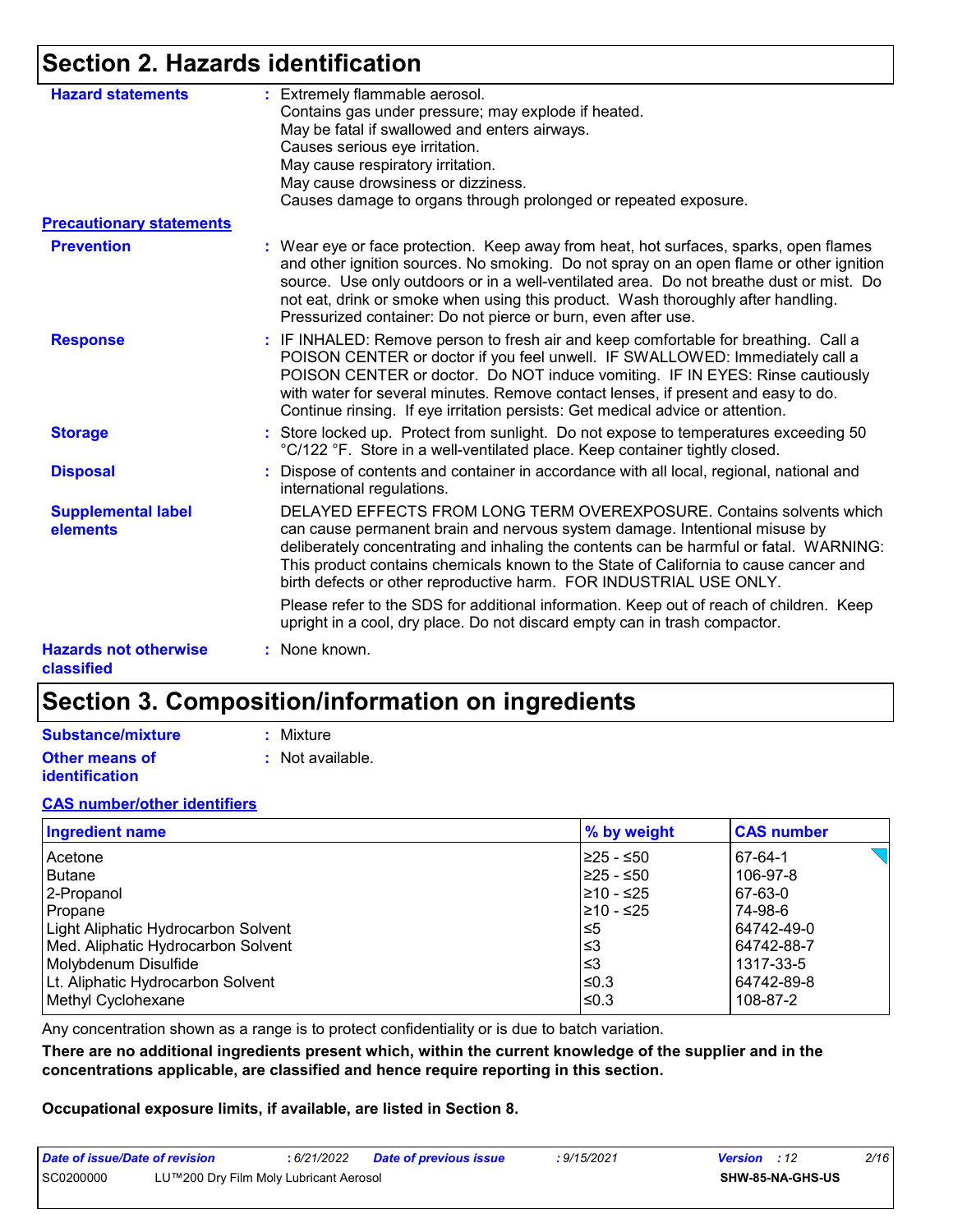# **Section 4. First aid measures**

| <b>Description of necessary first aid measures</b> |                                                                                                                                                                                                                                                                                                                                                                                                                                                                                                                                                                                                                                                                                                                                                         |
|----------------------------------------------------|---------------------------------------------------------------------------------------------------------------------------------------------------------------------------------------------------------------------------------------------------------------------------------------------------------------------------------------------------------------------------------------------------------------------------------------------------------------------------------------------------------------------------------------------------------------------------------------------------------------------------------------------------------------------------------------------------------------------------------------------------------|
| <b>Eye contact</b>                                 | : Immediately flush eyes with plenty of water, occasionally lifting the upper and lower<br>eyelids. Check for and remove any contact lenses. Continue to rinse for at least 10<br>minutes. Get medical attention.                                                                                                                                                                                                                                                                                                                                                                                                                                                                                                                                       |
| <b>Inhalation</b>                                  | : Remove victim to fresh air and keep at rest in a position comfortable for breathing. If it<br>is suspected that fumes are still present, the rescuer should wear an appropriate mask<br>or self-contained breathing apparatus. If not breathing, if breathing is irregular or if<br>respiratory arrest occurs, provide artificial respiration or oxygen by trained personnel. It<br>may be dangerous to the person providing aid to give mouth-to-mouth resuscitation.<br>Get medical attention. If necessary, call a poison center or physician. If unconscious,<br>place in recovery position and get medical attention immediately. Maintain an open<br>airway. Loosen tight clothing such as a collar, tie, belt or waistband.                    |
| <b>Skin contact</b>                                | : Flush contaminated skin with plenty of water. Remove contaminated clothing and<br>shoes. Continue to rinse for at least 10 minutes. Get medical attention following<br>exposure or if feeling unwell. Wash clothing before reuse. Clean shoes thoroughly<br>before reuse.                                                                                                                                                                                                                                                                                                                                                                                                                                                                             |
| <b>Ingestion</b>                                   | : Get medical attention immediately. Call a poison center or physician. Wash out mouth<br>with water. Remove dentures if any. If material has been swallowed and the exposed<br>person is conscious, give small quantities of water to drink. Stop if the exposed person<br>feels sick as vomiting may be dangerous. Aspiration hazard if swallowed. Can enter<br>lungs and cause damage. Do not induce vomiting. If vomiting occurs, the head should<br>be kept low so that vomit does not enter the lungs. Never give anything by mouth to an<br>unconscious person. If unconscious, place in recovery position and get medical<br>attention immediately. Maintain an open airway. Loosen tight clothing such as a collar,<br>tie, belt or waistband. |

#### **Most important symptoms/effects, acute and delayed**

| <b>Potential acute health effects</b> |                                                                                                                                                                                           |
|---------------------------------------|-------------------------------------------------------------------------------------------------------------------------------------------------------------------------------------------|
| <b>Eye contact</b>                    | : Causes serious eye irritation.                                                                                                                                                          |
| <b>Inhalation</b>                     | : Can cause central nervous system (CNS) depression. May cause drowsiness or<br>dizziness. May cause respiratory irritation.                                                              |
| <b>Skin contact</b>                   | : No known significant effects or critical hazards.                                                                                                                                       |
| <b>Ingestion</b>                      | : Can cause central nervous system (CNS) depression. May be fatal if swallowed and<br>enters airways.                                                                                     |
| <b>Over-exposure signs/symptoms</b>   |                                                                                                                                                                                           |
| <b>Eye contact</b>                    | : Adverse symptoms may include the following:<br>pain or irritation<br>watering<br>redness                                                                                                |
| <b>Inhalation</b>                     | : Adverse symptoms may include the following:<br>respiratory tract irritation<br>coughing<br>nausea or vomiting<br>headache<br>drowsiness/fatigue<br>dizziness/vertigo<br>unconsciousness |
| <b>Skin contact</b>                   | : No specific data.                                                                                                                                                                       |
| <b>Ingestion</b>                      | : Adverse symptoms may include the following:<br>nausea or vomiting                                                                                                                       |

#### **Indication of immediate medical attention and special treatment needed, if necessary**

| Date of issue/Date of revision |                                        | : 6/21/2022 | <b>Date of previous issue</b> | 9/15/2021: | <b>Version</b> : 12 |                         | 3/16 |
|--------------------------------|----------------------------------------|-------------|-------------------------------|------------|---------------------|-------------------------|------|
| SC0200000                      | LU™200 Dry Film Moly Lubricant Aerosol |             |                               |            |                     | <b>SHW-85-NA-GHS-US</b> |      |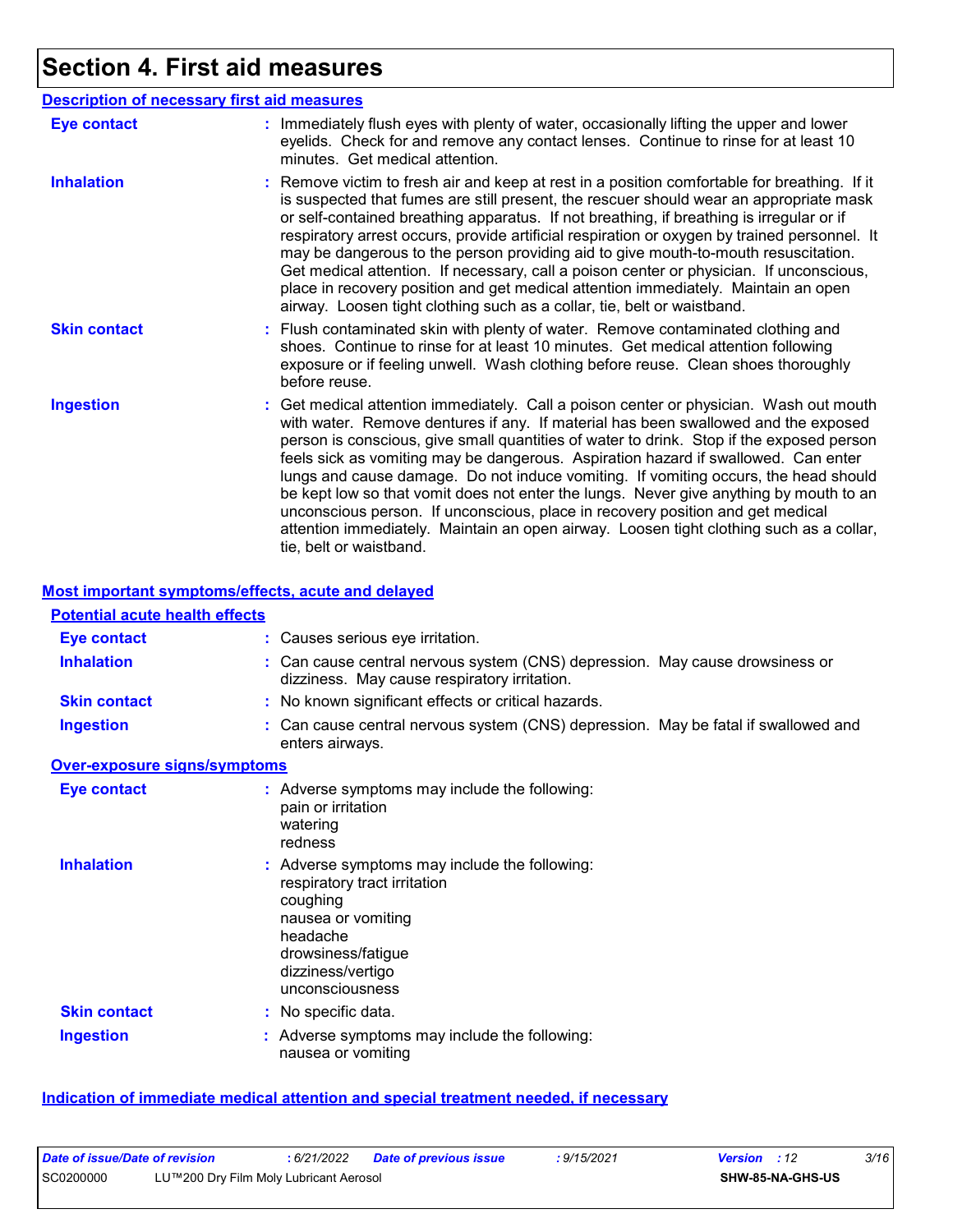## **Section 4. First aid measures**

| <b>Notes to physician</b>         | : Treat symptomatically. Contact poison treatment specialist immediately if large<br>quantities have been ingested or inhaled.                                                                                                                                                                                          |
|-----------------------------------|-------------------------------------------------------------------------------------------------------------------------------------------------------------------------------------------------------------------------------------------------------------------------------------------------------------------------|
| <b>Specific treatments</b>        | : No specific treatment.                                                                                                                                                                                                                                                                                                |
| <b>Protection of first-aiders</b> | : No action shall be taken involving any personal risk or without suitable training. If it is<br>suspected that fumes are still present, the rescuer should wear an appropriate mask or<br>self-contained breathing apparatus. It may be dangerous to the person providing aid to<br>give mouth-to-mouth resuscitation. |

**See toxicological information (Section 11)**

#### **Section 5. Fire-fighting measures** Promptly isolate the scene by removing all persons from the vicinity of the incident if **:** there is a fire. No action shall be taken involving any personal risk or without suitable training. Move containers from fire area if this can be done without risk. Use water spray to keep fire-exposed containers cool. **Hazardous thermal decomposition products Specific hazards arising from the chemical** Decomposition products may include the following materials: **:** carbon dioxide carbon monoxide sulfur oxides metal oxide/oxides Extremely flammable aerosol. Runoff to sewer may create fire or explosion hazard. In **:** a fire or if heated, a pressure increase will occur and the container may burst, with the risk of a subsequent explosion. Gas may accumulate in low or confined areas or travel a considerable distance to a source of ignition and flash back, causing fire or explosion. Bursting aerosol containers may be propelled from a fire at high speed. Fire-fighters should wear appropriate protective equipment and self-contained breathing **:** apparatus (SCBA) with a full face-piece operated in positive pressure mode. **Special protective equipment for fire-fighters** Use an extinguishing agent suitable for the surrounding fire. **: Extinguishing media :** None known. **Suitable extinguishing media Unsuitable extinguishing media Special protective actions for fire-fighters**

### **Section 6. Accidental release measures**

#### **Personal precautions, protective equipment and emergency procedures**

| For non-emergency<br>personnel   | : No action shall be taken involving any personal risk or without suitable training.<br>Evacuate surrounding areas. Keep unnecessary and unprotected personnel from<br>entering. In the case of aerosols being ruptured, care should be taken due to the rapid<br>escape of the pressurized contents and propellant. If a large number of containers are<br>ruptured, treat as a bulk material spillage according to the instructions in the clean-up<br>section. Do not touch or walk through spilled material. Shut off all ignition sources. No<br>flares, smoking or flames in hazard area. Avoid breathing vapor or mist. Provide<br>adequate ventilation. Wear appropriate respirator when ventilation is inadequate. Put<br>on appropriate personal protective equipment. |
|----------------------------------|----------------------------------------------------------------------------------------------------------------------------------------------------------------------------------------------------------------------------------------------------------------------------------------------------------------------------------------------------------------------------------------------------------------------------------------------------------------------------------------------------------------------------------------------------------------------------------------------------------------------------------------------------------------------------------------------------------------------------------------------------------------------------------|
| For emergency responders         | : If specialized clothing is required to deal with the spillage, take note of any information in<br>Section 8 on suitable and unsuitable materials. See also the information in "For non-<br>emergency personnel".                                                                                                                                                                                                                                                                                                                                                                                                                                                                                                                                                               |
| <b>Environmental precautions</b> | : Avoid dispersal of spilled material and runoff and contact with soil, waterways, drains<br>and sewers. Inform the relevant authorities if the product has caused environmental<br>pollution (sewers, waterways, soil or air).                                                                                                                                                                                                                                                                                                                                                                                                                                                                                                                                                  |
| Date of issue/Date of revision   | 4/16<br><b>Date of previous issue</b><br>:6/21/2022<br>: 9/15/2021<br><b>Version</b><br>:12                                                                                                                                                                                                                                                                                                                                                                                                                                                                                                                                                                                                                                                                                      |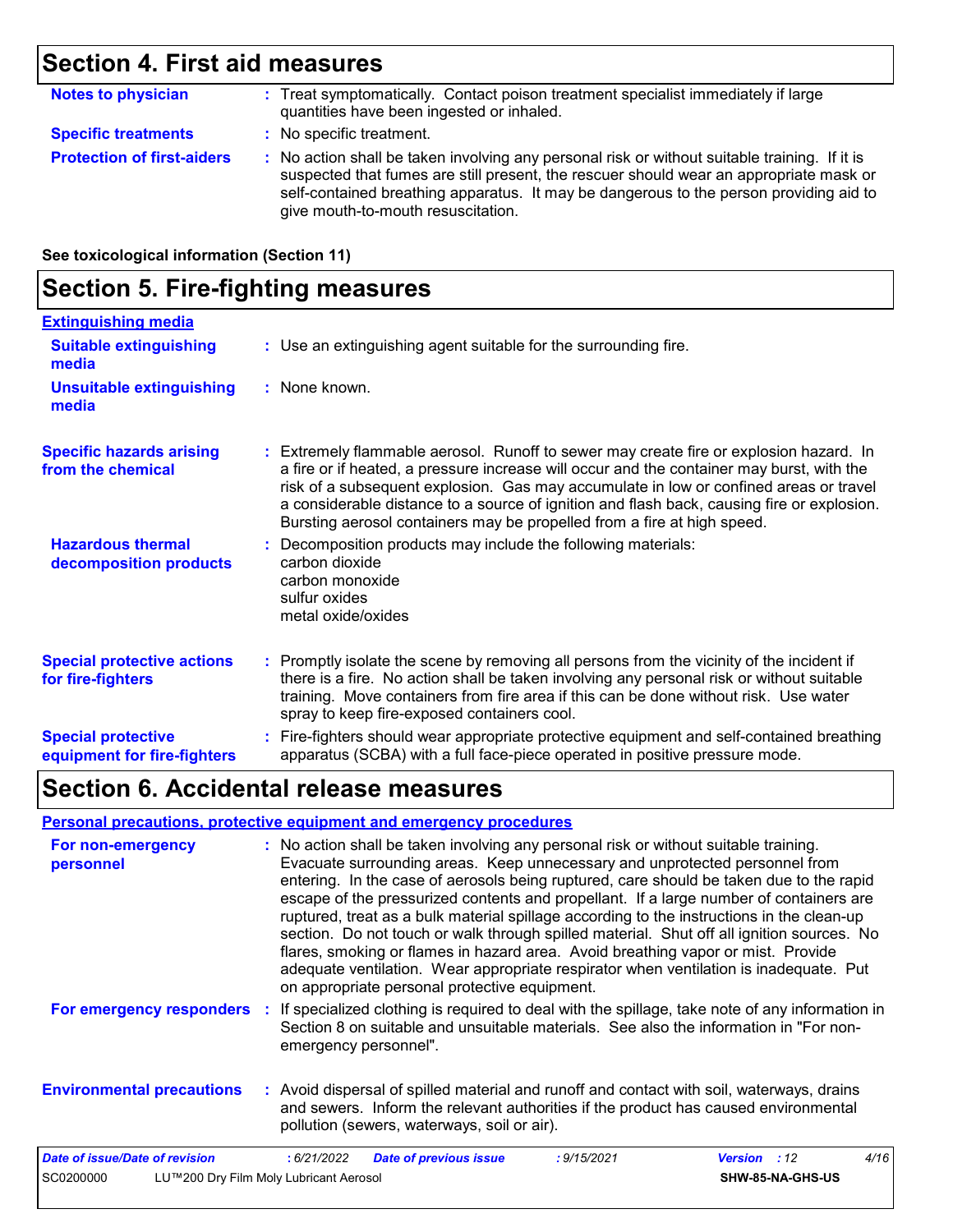#### **Methods and materials for containment and cleaning up**

| <b>Small spill</b> | : Stop leak if without risk. Move containers from spill area. Use spark-proof tools and<br>explosion-proof equipment. Dilute with water and mop up if water-soluble. Alternatively,<br>or if water-insoluble, absorb with an inert dry material and place in an appropriate waste<br>disposal container. Dispose of via a licensed waste disposal contractor.                                                                                                                                                                                                                                                                                                                                                                                                        |
|--------------------|----------------------------------------------------------------------------------------------------------------------------------------------------------------------------------------------------------------------------------------------------------------------------------------------------------------------------------------------------------------------------------------------------------------------------------------------------------------------------------------------------------------------------------------------------------------------------------------------------------------------------------------------------------------------------------------------------------------------------------------------------------------------|
| <b>Large spill</b> | : Stop leak if without risk. Move containers from spill area. Use spark-proof tools and<br>explosion-proof equipment. Approach release from upwind. Prevent entry into sewers,<br>water courses, basements or confined areas. Wash spillages into an effluent treatment<br>plant or proceed as follows. Contain and collect spillage with non-combustible,<br>absorbent material e.g. sand, earth, vermiculite or diatomaceous earth and place in<br>container for disposal according to local regulations (see Section 13). Dispose of via a<br>licensed waste disposal contractor. Contaminated absorbent material may pose the<br>same hazard as the spilled product. Note: see Section 1 for emergency contact<br>information and Section 13 for waste disposal. |

## **Section 7. Handling and storage**

#### **Precautions for safe handling**

| <b>Protective measures</b>                                                       | : Put on appropriate personal protective equipment (see Section 8). Pressurized<br>container: protect from sunlight and do not expose to temperatures exceeding 50°C. Do<br>not pierce or burn, even after use. Do not breathe vapor or mist. Do not swallow.<br>Avoid contact with eyes, skin and clothing. Avoid breathing gas. Use only with<br>adequate ventilation. Wear appropriate respirator when ventilation is inadequate. Store<br>and use away from heat, sparks, open flame or any other ignition source. Use<br>explosion-proof electrical (ventilating, lighting and material handling) equipment. Use<br>only non-sparking tools. Empty containers retain product residue and can be hazardous. |
|----------------------------------------------------------------------------------|-----------------------------------------------------------------------------------------------------------------------------------------------------------------------------------------------------------------------------------------------------------------------------------------------------------------------------------------------------------------------------------------------------------------------------------------------------------------------------------------------------------------------------------------------------------------------------------------------------------------------------------------------------------------------------------------------------------------|
| <b>Advice on general</b><br>occupational hygiene                                 | : Eating, drinking and smoking should be prohibited in areas where this material is<br>handled, stored and processed. Workers should wash hands and face before eating,<br>drinking and smoking. Remove contaminated clothing and protective equipment before<br>entering eating areas. See also Section 8 for additional information on hygiene<br>measures.                                                                                                                                                                                                                                                                                                                                                   |
| <b>Conditions for safe storage,</b><br>including any<br><b>incompatibilities</b> | : Store in accordance with local regulations. Store away from direct sunlight in a dry, cool<br>and well-ventilated area, away from incompatible materials (see Section 10) and food<br>and drink. Protect from sunlight. Store locked up. Eliminate all ignition sources. Use<br>appropriate containment to avoid environmental contamination. See Section 10 for<br>incompatible materials before handling or use.                                                                                                                                                                                                                                                                                            |

# **Section 8. Exposure controls/personal protection**

#### **Control parameters**

#### **Occupational exposure limits (OSHA United States)**

| <b>Ingredient name</b>                              | CAS#                          | <b>Exposure limits</b>                                                                                                                                                                                                                                                                                   |                             |
|-----------------------------------------------------|-------------------------------|----------------------------------------------------------------------------------------------------------------------------------------------------------------------------------------------------------------------------------------------------------------------------------------------------------|-----------------------------|
| Acetone                                             | 67-64-1                       | ACGIH TLV (United States, 1/2021).<br>TWA: 250 ppm 8 hours.<br>STEL: 500 ppm 15 minutes.<br>NIOSH REL (United States, 10/2020).<br>TWA: 250 ppm 10 hours.<br>TWA: 590 mg/m <sup>3</sup> 10 hours.<br>OSHA PEL (United States, 5/2018).<br>TWA: 1000 ppm 8 hours.<br>TWA: 2400 mg/m <sup>3</sup> 8 hours. |                             |
| <b>Butane</b>                                       | 106-97-8                      | NIOSH REL (United States, 10/2020).<br>TWA: 800 ppm 10 hours.<br>TWA: 1900 mg/m <sup>3</sup> 10 hours.                                                                                                                                                                                                   |                             |
| Date of issue/Date of revision<br>:6/21/2022        | <b>Date of previous issue</b> | : 9/15/2021                                                                                                                                                                                                                                                                                              | 5/16<br><b>Version</b> : 12 |
| SC0200000<br>LU™200 Dry Film Moly Lubricant Aerosol |                               |                                                                                                                                                                                                                                                                                                          | SHW-85-NA-GHS-US            |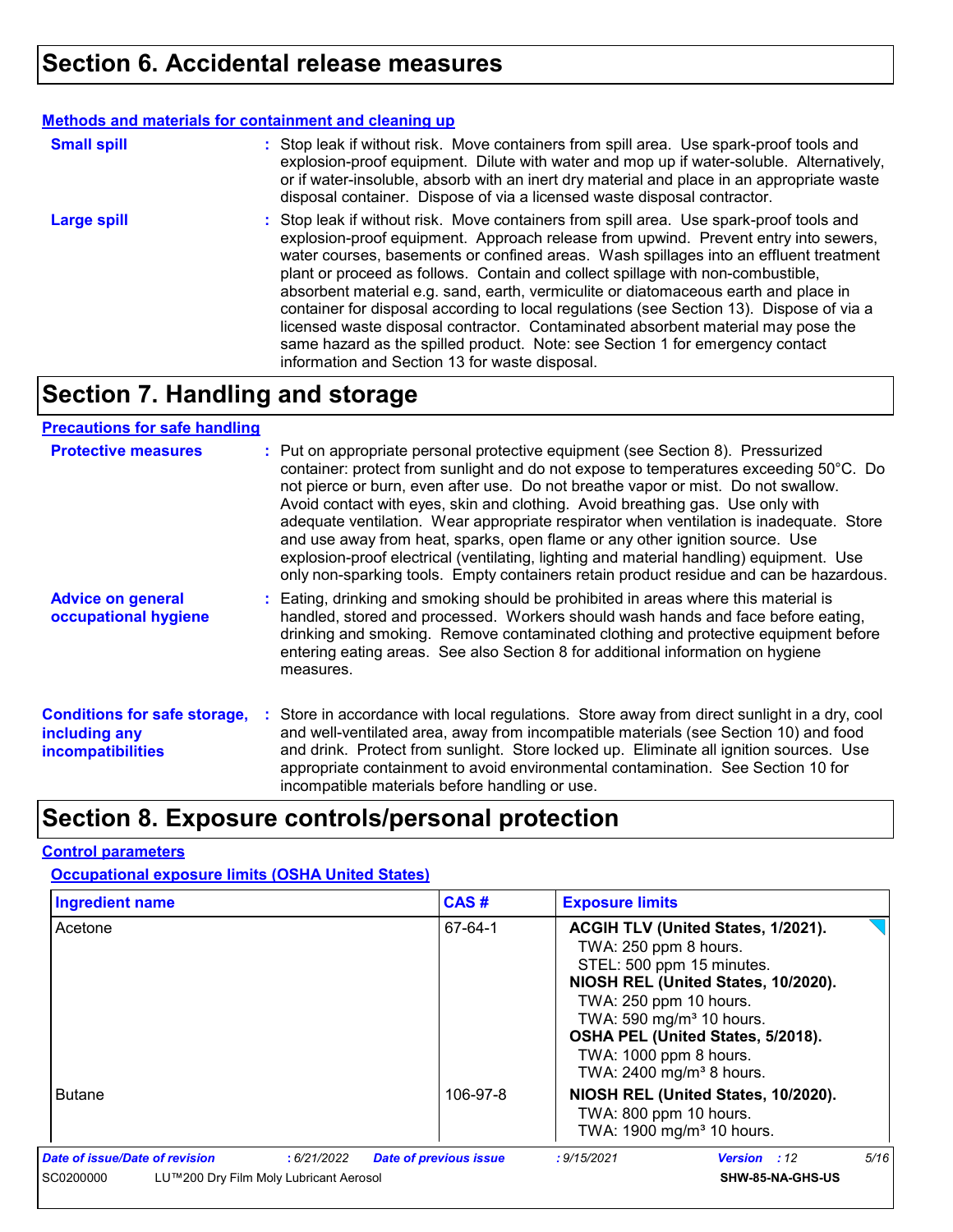|                                     |            | ACGIH TLV (United States, 1/2021).                 |
|-------------------------------------|------------|----------------------------------------------------|
|                                     |            | <b>Explosive potential.</b>                        |
|                                     |            | STEL: 1000 ppm 15 minutes.                         |
| 2-Propanol                          | 67-63-0    | ACGIH TLV (United States, 1/2021).                 |
|                                     |            | TWA: 200 ppm 8 hours.                              |
|                                     |            | STEL: 400 ppm 15 minutes.                          |
|                                     |            | NIOSH REL (United States, 10/2020).                |
|                                     |            | TWA: 400 ppm 10 hours.                             |
|                                     |            | TWA: 980 mg/m <sup>3</sup> 10 hours.               |
|                                     |            | STEL: 500 ppm 15 minutes.                          |
|                                     |            | STEL: 1225 mg/m <sup>3</sup> 15 minutes.           |
|                                     |            | OSHA PEL (United States, 5/2018).                  |
|                                     |            | TWA: 400 ppm 8 hours.                              |
|                                     |            | TWA: 980 mg/m <sup>3</sup> 8 hours.                |
| Propane                             | 74-98-6    | NIOSH REL (United States, 10/2020).                |
|                                     |            | TWA: 1000 ppm 10 hours.                            |
|                                     |            | TWA: 1800 mg/m <sup>3</sup> 10 hours.              |
|                                     |            | OSHA PEL (United States, 5/2018).                  |
|                                     |            | TWA: 1000 ppm 8 hours.                             |
|                                     |            | TWA: 1800 mg/m <sup>3</sup> 8 hours.               |
|                                     |            | ACGIH TLV (United States, 1/2021). Oxygen          |
|                                     |            | Depletion [Asphyxiant]. Explosive potential.       |
| Light Aliphatic Hydrocarbon Solvent | 64742-49-0 | None.                                              |
| Med. Aliphatic Hydrocarbon Solvent  | 64742-88-7 | OSHA PEL (United States, 5/2018).                  |
|                                     |            | TWA: 100 ppm 8 hours.                              |
|                                     |            | TWA: $400 \text{ mg/m}^3$ 8 hours.                 |
| Molybdenum Disulfide                | 1317-33-5  | ACGIH TLV (United States, 1/2021).                 |
|                                     |            | TWA: 10 mg/m <sup>3</sup> , (as Mo) 8 hours. Form: |
|                                     |            | Inhalable fraction                                 |
|                                     |            | TWA: 3 mg/m <sup>3</sup> , (as Mo) 8 hours. Form:  |
|                                     |            | Respirable fraction                                |
|                                     |            | OSHA PEL (United States, 5/2018).                  |
|                                     |            | TWA: 15 mg/m <sup>3</sup> , (as Mo) 8 hours. Form: |
|                                     |            | <b>Total dust</b>                                  |
| Lt. Aliphatic Hydrocarbon Solvent   | 64742-89-8 | None.                                              |
| Methyl Cyclohexane                  | 108-87-2   | ACGIH TLV (United States, 1/2021).                 |
|                                     |            | TWA: 400 ppm 8 hours.                              |
|                                     |            | TWA: 1610 mg/m <sup>3</sup> 8 hours.               |
|                                     |            | NIOSH REL (United States, 10/2020).                |
|                                     |            | TWA: 400 ppm 10 hours.                             |
|                                     |            | TWA: 1600 mg/m <sup>3</sup> 10 hours.              |
|                                     |            | OSHA PEL (United States, 5/2018).                  |
|                                     |            | TWA: 500 ppm 8 hours.                              |
|                                     |            | TWA: 2000 mg/m <sup>3</sup> 8 hours.               |
|                                     |            |                                                    |

#### **Occupational exposure limits (Canada)**

| <b>Ingredient name</b>         |                                        |            | CAS#                          | <b>Exposure limits</b>                                                                        |                                                                                                                                                                                                                              |      |
|--------------------------------|----------------------------------------|------------|-------------------------------|-----------------------------------------------------------------------------------------------|------------------------------------------------------------------------------------------------------------------------------------------------------------------------------------------------------------------------------|------|
| acetone                        |                                        |            | 67-64-1                       | 8 hrs OEL: 500 ppm 8 hours.<br>6/2021).<br>TWA: 250 ppm 8 hours.<br>STEL: 500 ppm 15 minutes. | CA Alberta Provincial (Canada, 6/2018).<br>8 hrs OEL: 1200 mg/m <sup>3</sup> 8 hours.<br>15 min OEL: 1800 mg/m <sup>3</sup> 15 minutes.<br>15 min OEL: 750 ppm 15 minutes.<br><b>CA British Columbia Provincial (Canada,</b> |      |
| Date of issue/Date of revision |                                        | :6/21/2022 | <b>Date of previous issue</b> | : 9/15/2021                                                                                   | Version : 12                                                                                                                                                                                                                 | 6/16 |
| SC0200000                      | LU™200 Dry Film Moly Lubricant Aerosol |            |                               |                                                                                               | SHW-85-NA-GHS-US                                                                                                                                                                                                             |      |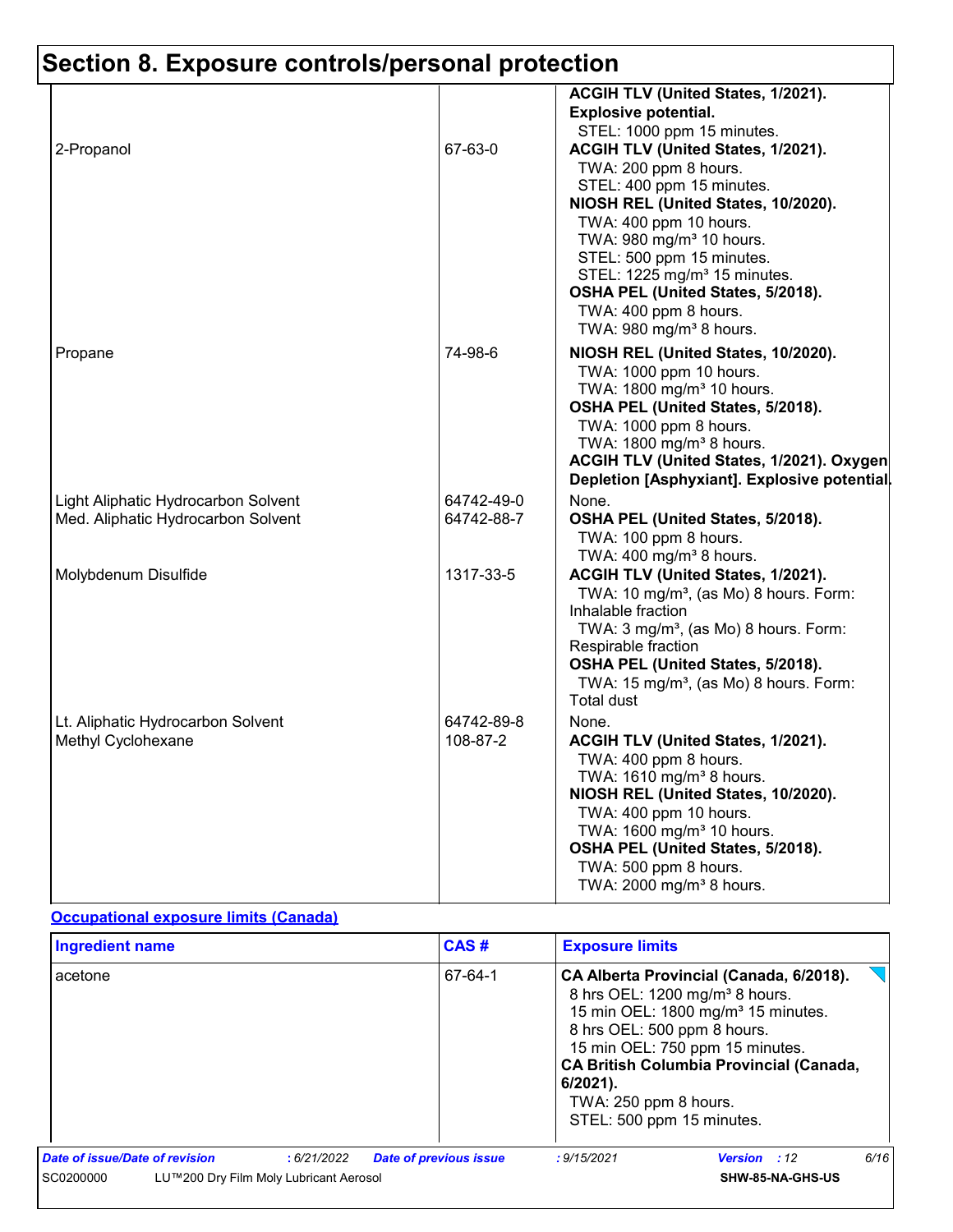| TWA: 250 ppm 8 hours.<br>STEL: 500 ppm 15 minutes.<br>TWAEV: 500 ppm 8 hours.<br>TWAEV: $1190$ mg/m <sup>3</sup> 8 hours.<br>STEV: 1000 ppm 15 minutes.<br>STEV: 2380 mg/m <sup>3</sup> 15 minutes.<br>7/2013).<br>STEL: 750 ppm 15 minutes.<br>TWA: 500 ppm 8 hours.<br>106-97-8<br><b>Butane</b><br>8 hrs OEL: 1000 ppm 8 hours.<br>TWAEV: 800 ppm 8 hours.<br>TWAEV: 1900 mg/m <sup>3</sup> 8 hours.<br>7/2013).<br>STEL: 1250 ppm 15 minutes.<br>TWA: 1000 ppm 8 hours.<br>6/2021). Explosive potential.<br>STEL: 1000 ppm 15 minutes.<br><b>Explosive potential.</b><br>STEL: 1000 ppm 15 minutes.<br>67-63-0<br>Isopropyl alcohol<br>8 hrs OEL: 200 ppm 8 hours.<br>15 min OEL: 400 ppm 15 minutes.<br>8 hrs OEL: 492 mg/m <sup>3</sup> 8 hours.<br>$6/2021$ ).<br>TWA: 200 ppm 8 hours.<br>STEL: 400 ppm 15 minutes.<br>TWA: 200 ppm 8 hours.<br>STEL: 400 ppm 15 minutes.<br>TWAEV: 400 ppm 8 hours.<br>TWAEV: 983 mg/m <sup>3</sup> 8 hours.<br>STEV: 500 ppm 15 minutes.<br>STEV: 1230 mg/m <sup>3</sup> 15 minutes.<br>7/2013).<br>STEL: 400 ppm 15 minutes.<br>TWA: 200 ppm 8 hours.<br>74-98-6<br>Normal propane<br>8 hrs OEL: 1000 ppm 8 hours.<br>TWAEV: 1000 ppm 8 hours.<br>TWAEV: 1800 mg/m <sup>3</sup> 8 hours. |  |                                                                                                                                                                                                                                                                               |
|-------------------------------------------------------------------------------------------------------------------------------------------------------------------------------------------------------------------------------------------------------------------------------------------------------------------------------------------------------------------------------------------------------------------------------------------------------------------------------------------------------------------------------------------------------------------------------------------------------------------------------------------------------------------------------------------------------------------------------------------------------------------------------------------------------------------------------------------------------------------------------------------------------------------------------------------------------------------------------------------------------------------------------------------------------------------------------------------------------------------------------------------------------------------------------------------------------------------------------------|--|-------------------------------------------------------------------------------------------------------------------------------------------------------------------------------------------------------------------------------------------------------------------------------|
|                                                                                                                                                                                                                                                                                                                                                                                                                                                                                                                                                                                                                                                                                                                                                                                                                                                                                                                                                                                                                                                                                                                                                                                                                                     |  | CA Ontario Provincial (Canada, 6/2019).<br>CA Quebec Provincial (Canada, 6/2021).<br><b>CA Saskatchewan Provincial (Canada,</b>                                                                                                                                               |
|                                                                                                                                                                                                                                                                                                                                                                                                                                                                                                                                                                                                                                                                                                                                                                                                                                                                                                                                                                                                                                                                                                                                                                                                                                     |  | CA Alberta Provincial (Canada, 6/2018).<br>CA Quebec Provincial (Canada, 6/2021).<br><b>CA Saskatchewan Provincial (Canada,</b><br><b>CA British Columbia Provincial (Canada,</b><br>CA Ontario Provincial (Canada, 6/2019).                                                  |
|                                                                                                                                                                                                                                                                                                                                                                                                                                                                                                                                                                                                                                                                                                                                                                                                                                                                                                                                                                                                                                                                                                                                                                                                                                     |  | CA Alberta Provincial (Canada, 6/2018).<br>15 min OEL: 984 mg/m <sup>3</sup> 15 minutes.<br><b>CA British Columbia Provincial (Canada,</b><br>CA Ontario Provincial (Canada, 6/2019).<br>CA Quebec Provincial (Canada, 6/2021).<br><b>CA Saskatchewan Provincial (Canada,</b> |
| STEL: 1250 ppm 15 minutes.<br>TWA: 1000 ppm 8 hours.                                                                                                                                                                                                                                                                                                                                                                                                                                                                                                                                                                                                                                                                                                                                                                                                                                                                                                                                                                                                                                                                                                                                                                                |  | CA Alberta Provincial (Canada, 6/2018).<br>CA Quebec Provincial (Canada, 6/2021).<br><b>CA Saskatchewan Provincial (Canada,</b><br>7/2013).                                                                                                                                   |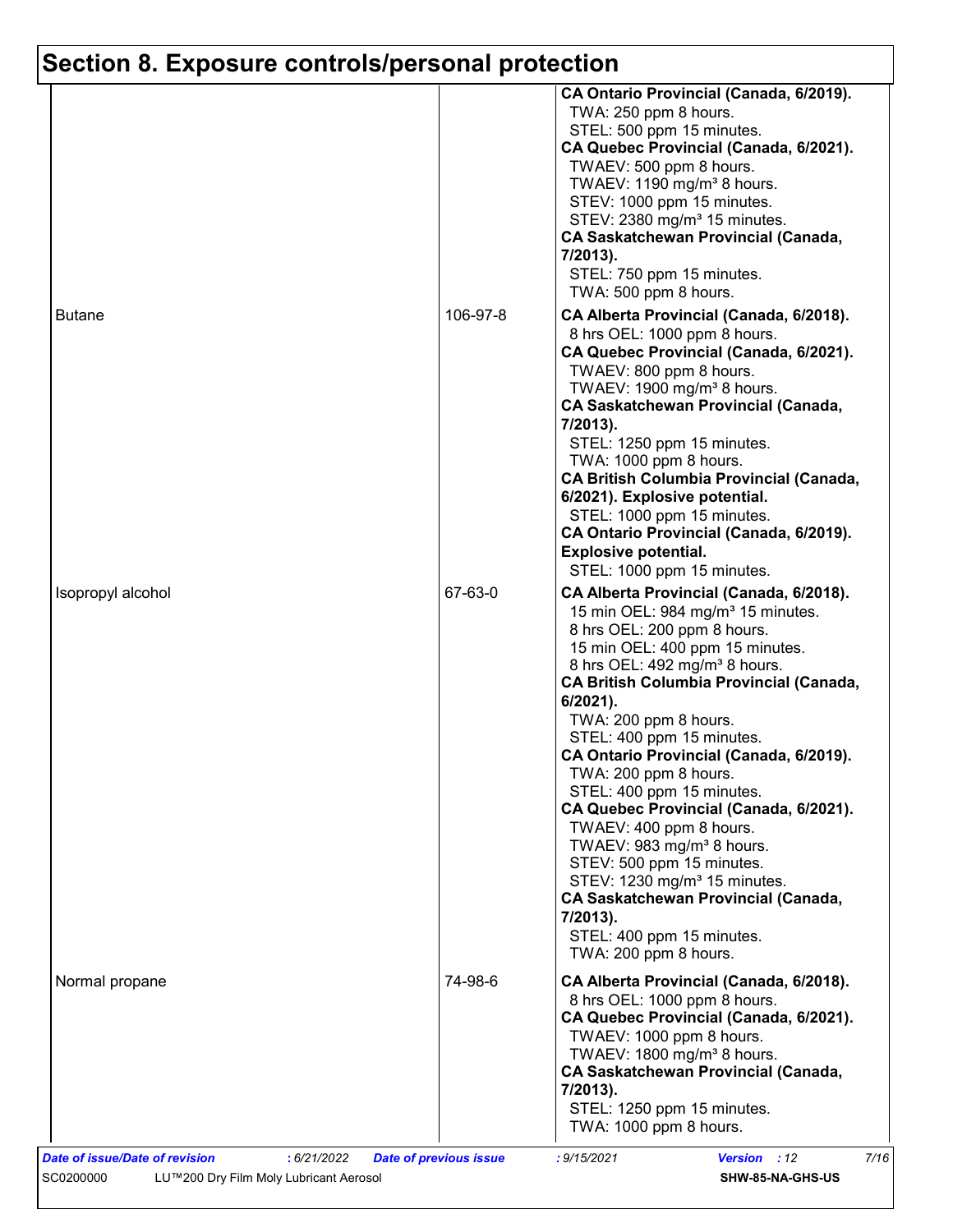|                                                     |            | <b>CA British Columbia Provincial (Canada,</b><br>6/2021). Oxygen Depletion [Asphyxiant].<br><b>Explosive potential.</b> |
|-----------------------------------------------------|------------|--------------------------------------------------------------------------------------------------------------------------|
|                                                     |            | CA Ontario Provincial (Canada, 6/2019).<br><b>Oxygen Depletion [Asphyxiant]. Explosive</b><br>potential.                 |
| Medium aliphatic solvent naphtha (petroleum) C9-C12 | 64742-88-7 | CA Ontario Provincial (Canada, 6/2019).<br>TWA: $525$ mg/m <sup>3</sup> 8 hours.                                         |

#### **Occupational exposure limits (Mexico)**

|               | CAS#     | <b>Exposure limits</b>                                                                     |
|---------------|----------|--------------------------------------------------------------------------------------------|
| Acetone       | 67-64-1  | NOM-010-STPS-2014 (Mexico, 4/2016).<br>TWA: 500 ppm 8 hours.<br>STEL: 750 ppm 15 minutes.  |
| <b>Butane</b> | 106-97-8 | NOM-010-STPS-2014 (Mexico, 4/2016).                                                        |
| 2-Propanol    | 67-63-0  | TWA: 1000 ppm 8 hours.<br>NOM-010-STPS-2014 (Mexico, 4/2016).<br>TWA: 200 ppm 8 hours.     |
| Propane       | 74-98-6  | STEL: 400 ppm 15 minutes.<br>NOM-010-STPS-2014 (Mexico, 4/2016).<br>TWA: 1000 ppm 8 hours. |

| <b>Appropriate engineering</b><br>controls | : Use only with adequate ventilation. Use process enclosures, local exhaust ventilation or<br>other engineering controls to keep worker exposure to airborne contaminants below any<br>recommended or statutory limits. The engineering controls also need to keep gas,<br>vapor or dust concentrations below any lower explosive limits. Use explosion-proof<br>ventilation equipment.                                                                                                                                                                                                                                |
|--------------------------------------------|------------------------------------------------------------------------------------------------------------------------------------------------------------------------------------------------------------------------------------------------------------------------------------------------------------------------------------------------------------------------------------------------------------------------------------------------------------------------------------------------------------------------------------------------------------------------------------------------------------------------|
| <b>Environmental exposure</b><br>controls  | : Emissions from ventilation or work process equipment should be checked to ensure<br>they comply with the requirements of environmental protection legislation. In some<br>cases, fume scrubbers, filters or engineering modifications to the process equipment<br>will be necessary to reduce emissions to acceptable levels.                                                                                                                                                                                                                                                                                        |
| <b>Individual protection measures</b>      |                                                                                                                                                                                                                                                                                                                                                                                                                                                                                                                                                                                                                        |
| <b>Hygiene measures</b>                    | : Wash hands, forearms and face thoroughly after handling chemical products, before<br>eating, smoking and using the lavatory and at the end of the working period.<br>Appropriate techniques should be used to remove potentially contaminated clothing.<br>Wash contaminated clothing before reusing. Ensure that eyewash stations and safety<br>showers are close to the workstation location.                                                                                                                                                                                                                      |
| <b>Eye/face protection</b>                 | : Safety eyewear complying with an approved standard should be used when a risk<br>assessment indicates this is necessary to avoid exposure to liquid splashes, mists,<br>gases or dusts. If contact is possible, the following protection should be worn, unless<br>the assessment indicates a higher degree of protection: chemical splash goggles.                                                                                                                                                                                                                                                                  |
| <b>Skin protection</b>                     |                                                                                                                                                                                                                                                                                                                                                                                                                                                                                                                                                                                                                        |
| <b>Hand protection</b>                     | : Chemical-resistant, impervious gloves complying with an approved standard should be<br>worn at all times when handling chemical products if a risk assessment indicates this is<br>necessary. Considering the parameters specified by the glove manufacturer, check<br>during use that the gloves are still retaining their protective properties. It should be<br>noted that the time to breakthrough for any glove material may be different for different<br>glove manufacturers. In the case of mixtures, consisting of several substances, the<br>protection time of the gloves cannot be accurately estimated. |
| <b>Body protection</b>                     | : Personal protective equipment for the body should be selected based on the task being<br>performed and the risks involved and should be approved by a specialist before<br>handling this product. When there is a risk of ignition from static electricity, wear anti-<br>static protective clothing. For the greatest protection from static discharges, clothing<br>should include anti-static overalls, boots and gloves.                                                                                                                                                                                         |
| Date of issue/Date of revision             | : 6/21/2022<br>: 9/15/2021<br>Version : 12<br>8/16<br><b>Date of previous issue</b>                                                                                                                                                                                                                                                                                                                                                                                                                                                                                                                                    |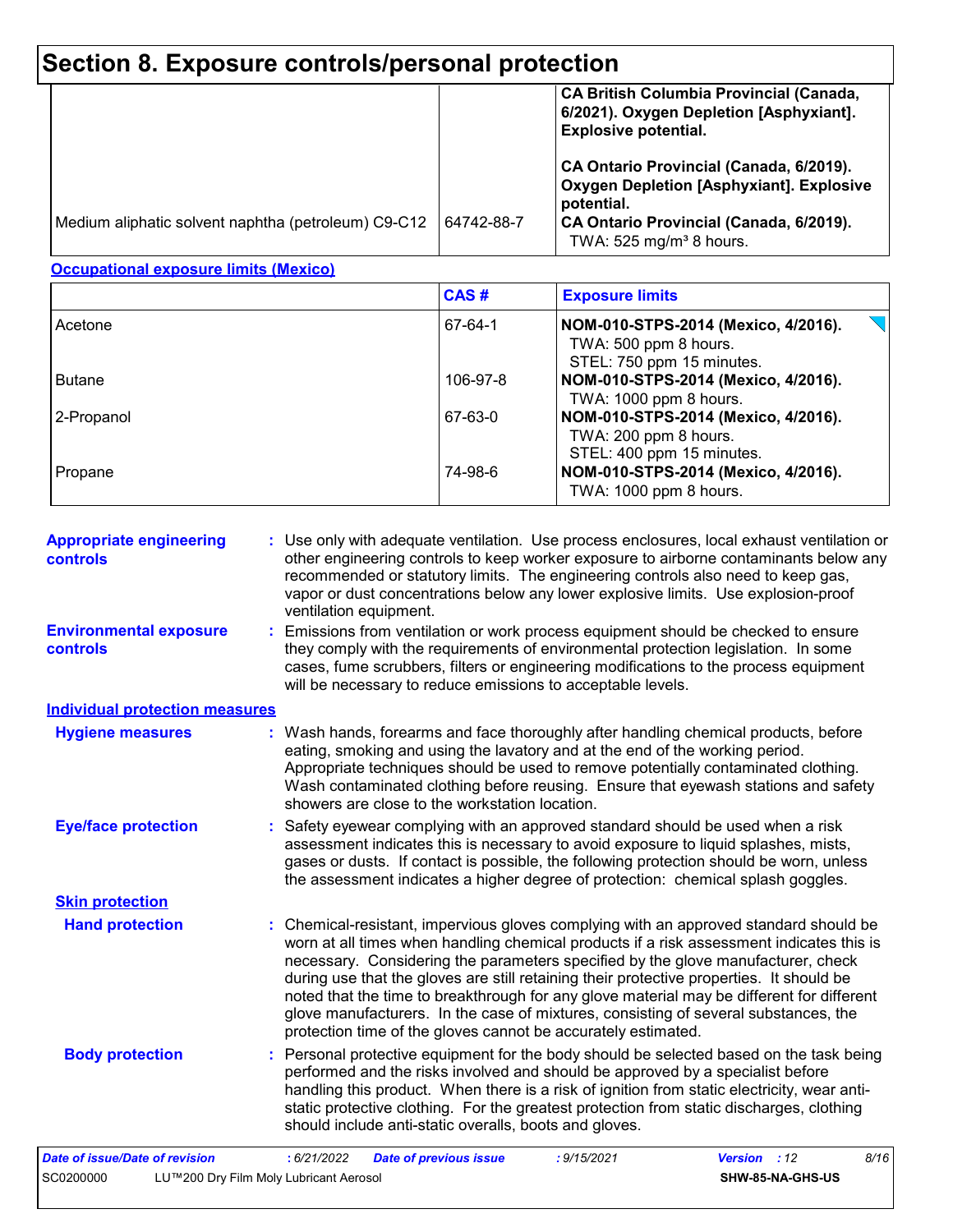| <b>Other skin protection</b>  | : Appropriate footwear and any additional skin protection measures should be selected<br>based on the task being performed and the risks involved and should be approved by a<br>specialist before handling this product.                                                           |
|-------------------------------|-------------------------------------------------------------------------------------------------------------------------------------------------------------------------------------------------------------------------------------------------------------------------------------|
| <b>Respiratory protection</b> | : Based on the hazard and potential for exposure, select a respirator that meets the<br>appropriate standard or certification. Respirators must be used according to a<br>respiratory protection program to ensure proper fitting, training, and other important<br>aspects of use. |

## **Section 9. Physical and chemical properties**

The conditions of measurement of all properties are at standard temperature and pressure unless otherwise indicated.

#### **Physical state Melting point/freezing point Vapor pressure Relative density Solubility** Liquid. **: :** Not available. 0.68 **:** 1.55 [Air = 1] **: :** Not available. **Odor :** Not available. **pH Color Color :** Not available. **Evaporation rate** : 5.6 (butyl acetate = 1) **Auto-ignition temperature Flash point :** Not available. Closed cup: -29°C (-20.2°F) [Pensky-Martens Closed Cup] **:** Not applicable. **: :** Not applicable. **Viscosity** Kinematic (40°C (104°F)): <20.5 mm<sup>2</sup> /s (<20.5 cSt) **: Odor threshold** : Not available. **Partition coefficient: noctanol/water :** 101.3 kPa (760 mm Hg) **Appearance :** Not available. **:** Not available. **:** Lower: 1% Upper: 12.8% **Decomposition temperature :** Not available. **Type of aerosol :** Spray **Heat of combustion :** 34.365 kJ/g **Aerosol product Molecular weight :** Not applicable. **Boiling point, initial boiling point, and boiling range Flammability Lower and upper explosion limit/flammability limit Relative vapor density**

### **Section 10. Stability and reactivity**

| Date of issue/Date of revision                      | <b>Date of previous issue</b><br>:6/21/2022<br>LU™200 Dry Film Moly Lubricant Aerosol        | : 9/15/2021 | Version : 12<br>SHW-85-NA-GHS-US | 9/16 |
|-----------------------------------------------------|----------------------------------------------------------------------------------------------|-------------|----------------------------------|------|
| <b>Conditions to avoid</b>                          | : Avoid all possible sources of ignition (spark or flame).                                   |             |                                  |      |
| <b>Possibility of hazardous</b><br><b>reactions</b> | : Under normal conditions of storage and use, hazardous reactions will not occur.            |             |                                  |      |
| <b>Chemical stability</b>                           | : The product is stable.                                                                     |             |                                  |      |
| <b>Reactivity</b>                                   | : No specific test data related to reactivity available for this product or its ingredients. |             |                                  |      |

 $\overline{\nabla}$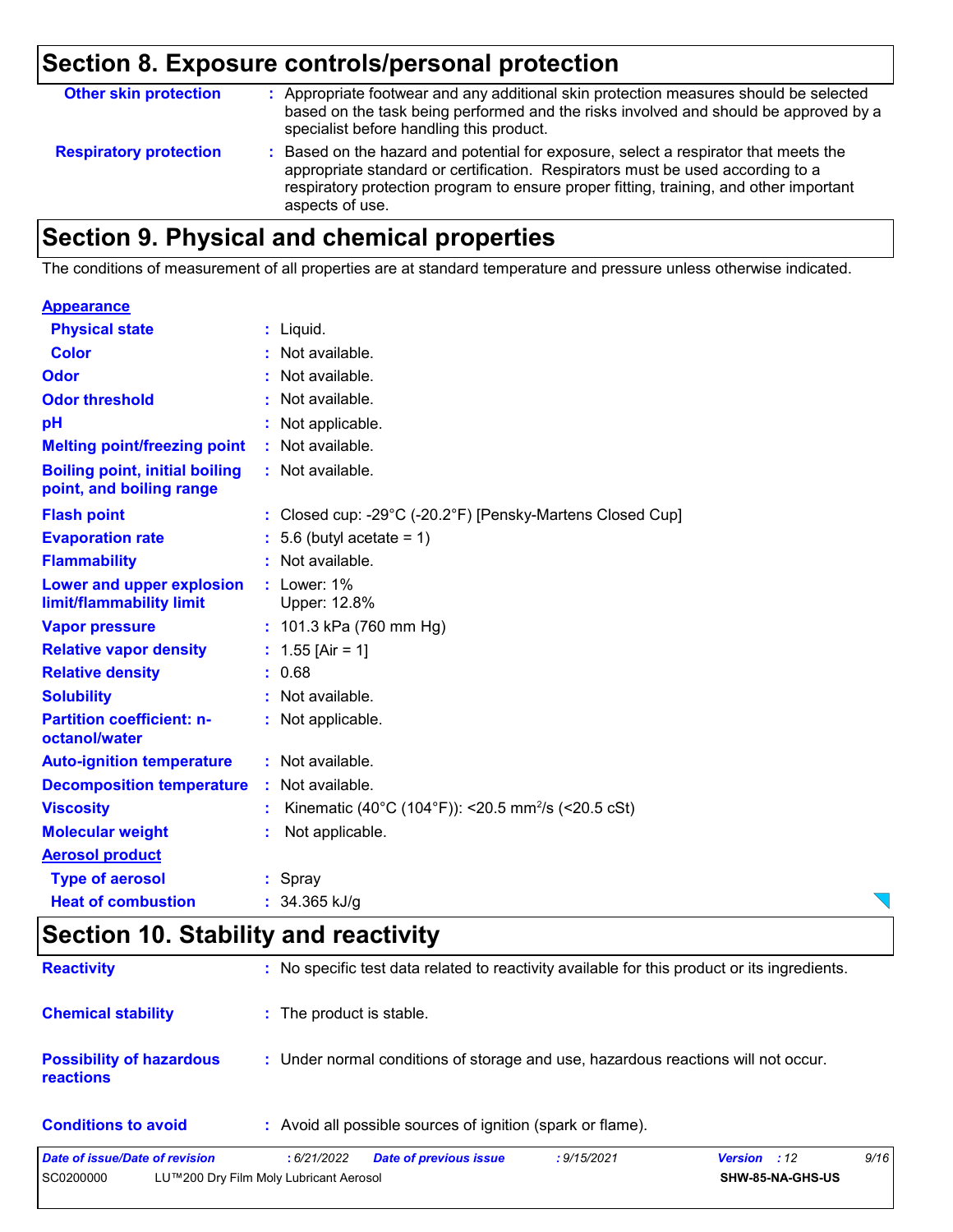## **Section 10. Stability and reactivity**

**Incompatible materials :**

: No specific data.

**Hazardous decomposition products**

Under normal conditions of storage and use, hazardous decomposition products should **:** not be produced.

## **Section 11. Toxicological information**

#### **Information on toxicological effects**

#### **Acute toxicity**

| <b>Product/ingredient name</b> | <b>Result</b>                | <b>Species</b> | <b>Dose</b>              | <b>Exposure</b> |
|--------------------------------|------------------------------|----------------|--------------------------|-----------------|
| Acetone                        | LD50 Oral                    | Rat            | $ 5800 \text{ mg/kg} $   |                 |
| Butane                         | <b>LC50 Inhalation Vapor</b> | Rat            | 658000 mg/m <sup>3</sup> | l4 hours        |
| 2-Propanol                     | LD50 Dermal                  | Rabbit         | 12800 mg/kg              |                 |
|                                | LD50 Oral                    | Rat            | 5000 mg/kg               |                 |

#### **Irritation/Corrosion**

| <b>Product/ingredient name</b> | <b>Result</b>            | <b>Species</b> | <b>Score</b> | <b>Exposure</b>    | <b>Observation</b>       |
|--------------------------------|--------------------------|----------------|--------------|--------------------|--------------------------|
| Acetone                        | Eyes - Mild irritant     | Human          |              | 186300 ppm         |                          |
|                                | Eyes - Mild irritant     | Rabbit         |              | 10 uL              |                          |
|                                | Eyes - Moderate irritant | Rabbit         |              | 24 hours 20        | $\overline{\phantom{0}}$ |
|                                |                          |                |              | mg                 |                          |
|                                | Eyes - Severe irritant   | Rabbit         |              | $20 \,\mathrm{mg}$ |                          |
|                                | Skin - Mild irritant     | Rabbit         |              | 24 hours 500       |                          |
|                                |                          |                |              | mg                 |                          |
|                                | Skin - Mild irritant     | Rabbit         |              | 395 mg             |                          |
| 2-Propanol                     | Eyes - Moderate irritant | Rabbit         |              | 24 hours 100       |                          |
|                                |                          |                |              | mg                 |                          |
|                                | Eyes - Moderate irritant | Rabbit         |              | $10 \text{ mg}$    |                          |
|                                | Eyes - Severe irritant   | Rabbit         |              | $100$ mg           |                          |
|                                | Skin - Mild irritant     | Rabbit         |              | $500 \text{ mg}$   |                          |
| Methyl Cyclohexane             | Eyes - Mild irritant     | Rabbit         |              | 24 hours 100       |                          |
|                                |                          |                |              | uL                 |                          |
|                                | Skin - Mild irritant     | Rabbit         |              | 24 hours 500       | $\overline{a}$           |
|                                |                          |                |              | uL                 |                          |

#### **Sensitization**

Not available.

#### **Mutagenicity**

Not available.

#### **Carcinogenicity**

Not available.

#### **Classification**

| <b>Product/ingredient name   OSHA</b> | <b>IARC</b> | <b>NTP</b> |
|---------------------------------------|-------------|------------|
| 2-Propanol                            |             |            |

#### **Reproductive toxicity**

Not available.

#### **Teratogenicity**

Not available.

#### **Specific target organ toxicity (single exposure)**

| Date of issue/Date of revision |                                        | 6/21/2022 | <b>Date of previous issue</b> | : 9/15/2021 | <b>Version</b> : 12 |                  | 10/16 |
|--------------------------------|----------------------------------------|-----------|-------------------------------|-------------|---------------------|------------------|-------|
| SC0200000                      | LU™200 Dry Film Moly Lubricant Aerosol |           |                               |             |                     | SHW-85-NA-GHS-US |       |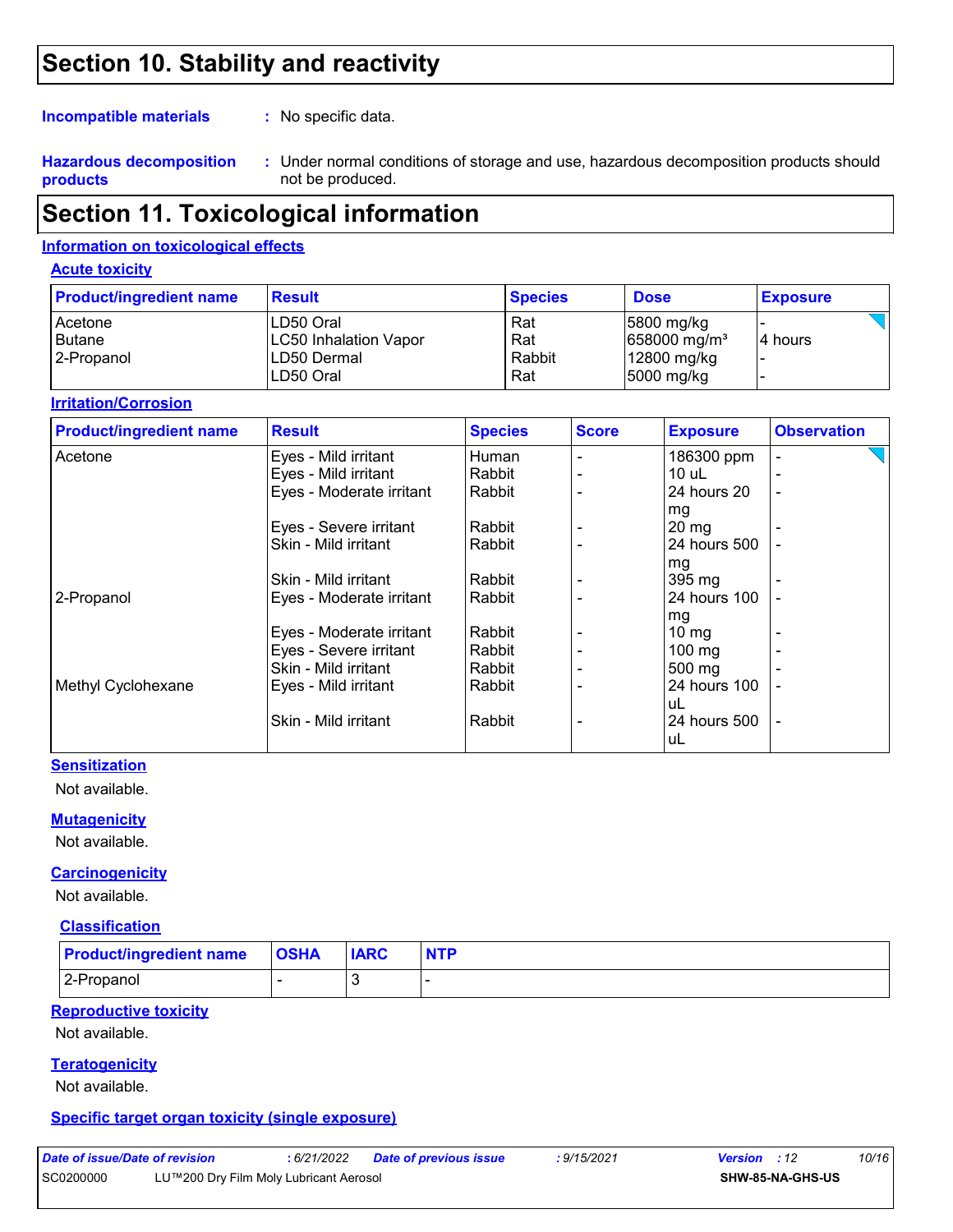# **Section 11. Toxicological information**

| <b>Name</b>                         | <b>Category</b> | <b>Route of</b><br>exposure | <b>Target organs</b>            |
|-------------------------------------|-----------------|-----------------------------|---------------------------------|
| Acetone                             | Category 3      |                             | Respiratory tract<br>irritation |
|                                     | Category 3      |                             | Narcotic effects                |
| <b>Butane</b>                       | Category 3      |                             | Respiratory tract<br>irritation |
|                                     | Category 3      |                             | Narcotic effects                |
| 2-Propanol                          | Category 3      |                             | Narcotic effects                |
| Propane                             | Category 3      |                             | Respiratory tract<br>irritation |
|                                     | Category 3      |                             | Narcotic effects                |
| Light Aliphatic Hydrocarbon Solvent | Category 3      |                             | Respiratory tract<br>irritation |
|                                     | Category 3      |                             | Narcotic effects                |
| Med. Aliphatic Hydrocarbon Solvent  | Category 3      |                             | Respiratory tract<br>irritation |
|                                     | Category 3      |                             | Narcotic effects                |
| Lt. Aliphatic Hydrocarbon Solvent   | Category 3      |                             | Respiratory tract<br>irritation |
|                                     | Category 3      |                             | Narcotic effects                |
| Methyl Cyclohexane                  | Category 3      |                             | Narcotic effects                |

#### **Specific target organ toxicity (repeated exposure)**

| <b>Name</b>                         | <b>Category</b> | <b>Route of</b><br>exposure | <b>Target organs</b> |
|-------------------------------------|-----------------|-----------------------------|----------------------|
| l Acetone                           | l Category 2    |                             |                      |
| Butane                              | Category 2      |                             |                      |
| Propane                             | Category 2      |                             |                      |
| Light Aliphatic Hydrocarbon Solvent | Category 2      |                             |                      |
| Med. Aliphatic Hydrocarbon Solvent  | Category 1      |                             |                      |
| Lt. Aliphatic Hydrocarbon Solvent   | Category 2      |                             |                      |

#### **Aspiration hazard**

| <b>Name</b>                         | <b>Result</b>                         |
|-------------------------------------|---------------------------------------|
| Butane                              | <b>ASPIRATION HAZARD - Category 1</b> |
| Propane                             | <b>ASPIRATION HAZARD - Category 1</b> |
| Light Aliphatic Hydrocarbon Solvent | ASPIRATION HAZARD - Category 1        |
| Med. Aliphatic Hydrocarbon Solvent  | <b>ASPIRATION HAZARD - Category 1</b> |
| Lt. Aliphatic Hydrocarbon Solvent   | ASPIRATION HAZARD - Category 1        |
| Methyl Cyclohexane                  | <b>ASPIRATION HAZARD - Category 1</b> |

#### **Information on the likely :** Not available. **routes of exposure**

| : Causes serious eye irritation.<br>: Can cause central nervous system (CNS) depression. May cause drowsiness or<br>dizziness. May cause respiratory irritation.<br>: No known significant effects or critical hazards.<br>: Can cause central nervous system (CNS) depression. May be fatal if swallowed and<br>enters airways. |
|----------------------------------------------------------------------------------------------------------------------------------------------------------------------------------------------------------------------------------------------------------------------------------------------------------------------------------|

#### **Symptoms related to the physical, chemical and toxicological characteristics**

| Date of issue/Date of revision |                                        | : 6/21/2022 Date of previous issue | : 9/15/2021 | <b>Version</b> : 12 |                         | 11/16 |
|--------------------------------|----------------------------------------|------------------------------------|-------------|---------------------|-------------------------|-------|
| SC0200000                      | LU™200 Dry Film Moly Lubricant Aerosol |                                    |             |                     | <b>SHW-85-NA-GHS-US</b> |       |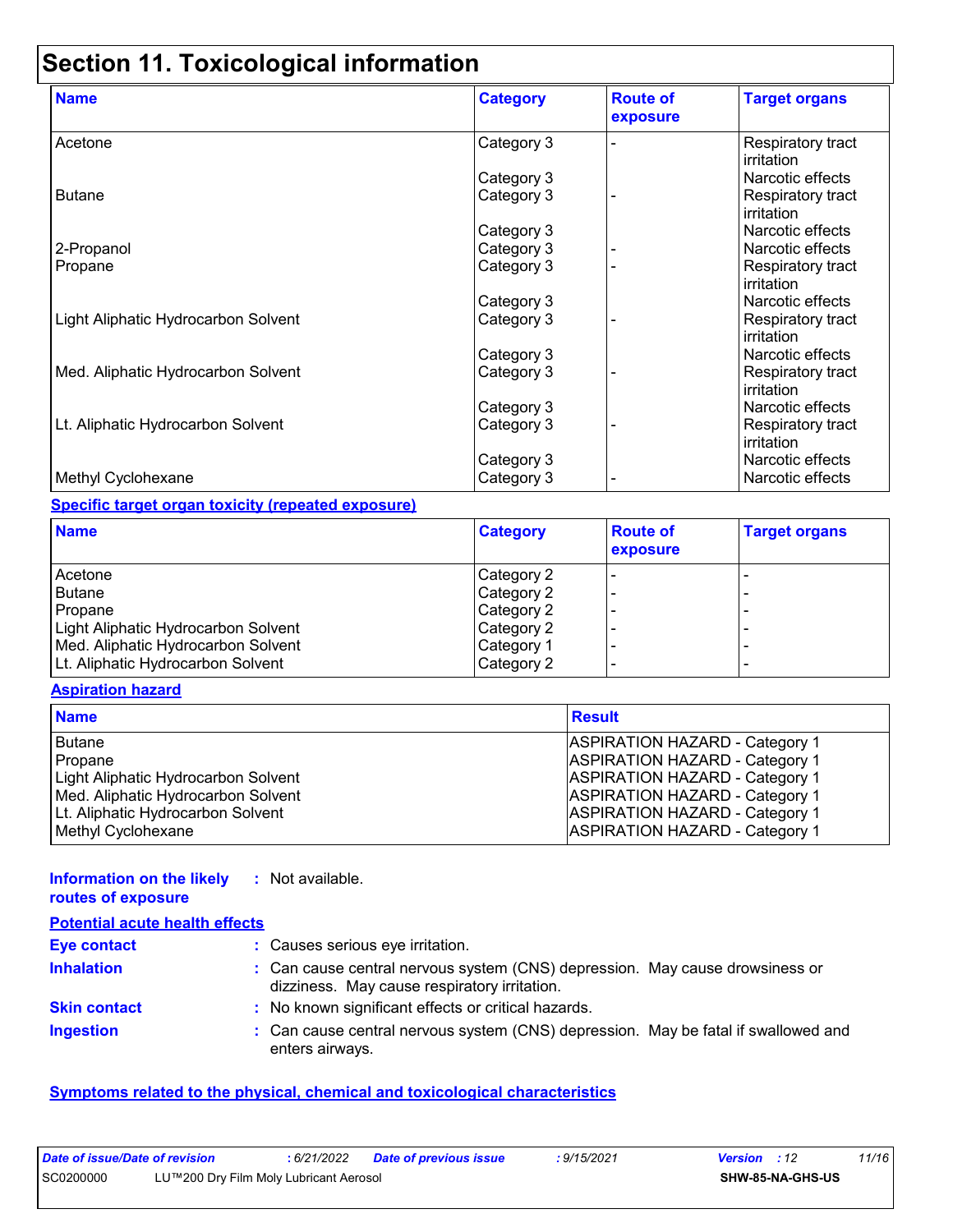# **Section 11. Toxicological information**

| <b>Eye contact</b>                      | : Adverse symptoms may include the following:<br>pain or irritation<br>watering<br>redness                                                                                                |
|-----------------------------------------|-------------------------------------------------------------------------------------------------------------------------------------------------------------------------------------------|
| <b>Inhalation</b>                       | : Adverse symptoms may include the following:<br>respiratory tract irritation<br>coughing<br>nausea or vomiting<br>headache<br>drowsiness/fatigue<br>dizziness/vertigo<br>unconsciousness |
| <b>Skin contact</b>                     | : No specific data.                                                                                                                                                                       |
| <b>Ingestion</b>                        | : Adverse symptoms may include the following:<br>nausea or vomiting                                                                                                                       |
|                                         | Delayed and immediate effects and also chronic effects from short and long term exposure                                                                                                  |
| <b>Short term exposure</b>              |                                                                                                                                                                                           |
| <b>Potential immediate</b><br>effects   | : Not available.                                                                                                                                                                          |
| <b>Potential delayed effects</b>        | : Not available.                                                                                                                                                                          |
| <b>Long term exposure</b>               |                                                                                                                                                                                           |
| <b>Potential immediate</b><br>effects   | : Not available.                                                                                                                                                                          |
| <b>Potential delayed effects</b>        | : Not available.                                                                                                                                                                          |
| <b>Potential chronic health effects</b> |                                                                                                                                                                                           |
| Not available.                          |                                                                                                                                                                                           |
| <b>General</b>                          | : Causes damage to organs through prolonged or repeated exposure.                                                                                                                         |
| <b>Carcinogenicity</b>                  | : No known significant effects or critical hazards.                                                                                                                                       |
| <b>Mutagenicity</b>                     | : No known significant effects or critical hazards.                                                                                                                                       |
| <b>Teratogenicity</b>                   | : No known significant effects or critical hazards.                                                                                                                                       |
| <b>Developmental effects</b>            | : No known significant effects or critical hazards.                                                                                                                                       |
| <b>Fertility effects</b>                | : No known significant effects or critical hazards.                                                                                                                                       |
| Numerical mesource of texteins          |                                                                                                                                                                                           |

#### **Numerical measures of toxicity Acute toxicity estimates**

| <b>Route</b> | <b>ATE value</b> |
|--------------|------------------|
| Oral         | 19947.94 mg/kg   |

## **Section 12. Ecological information**

**Toxicity**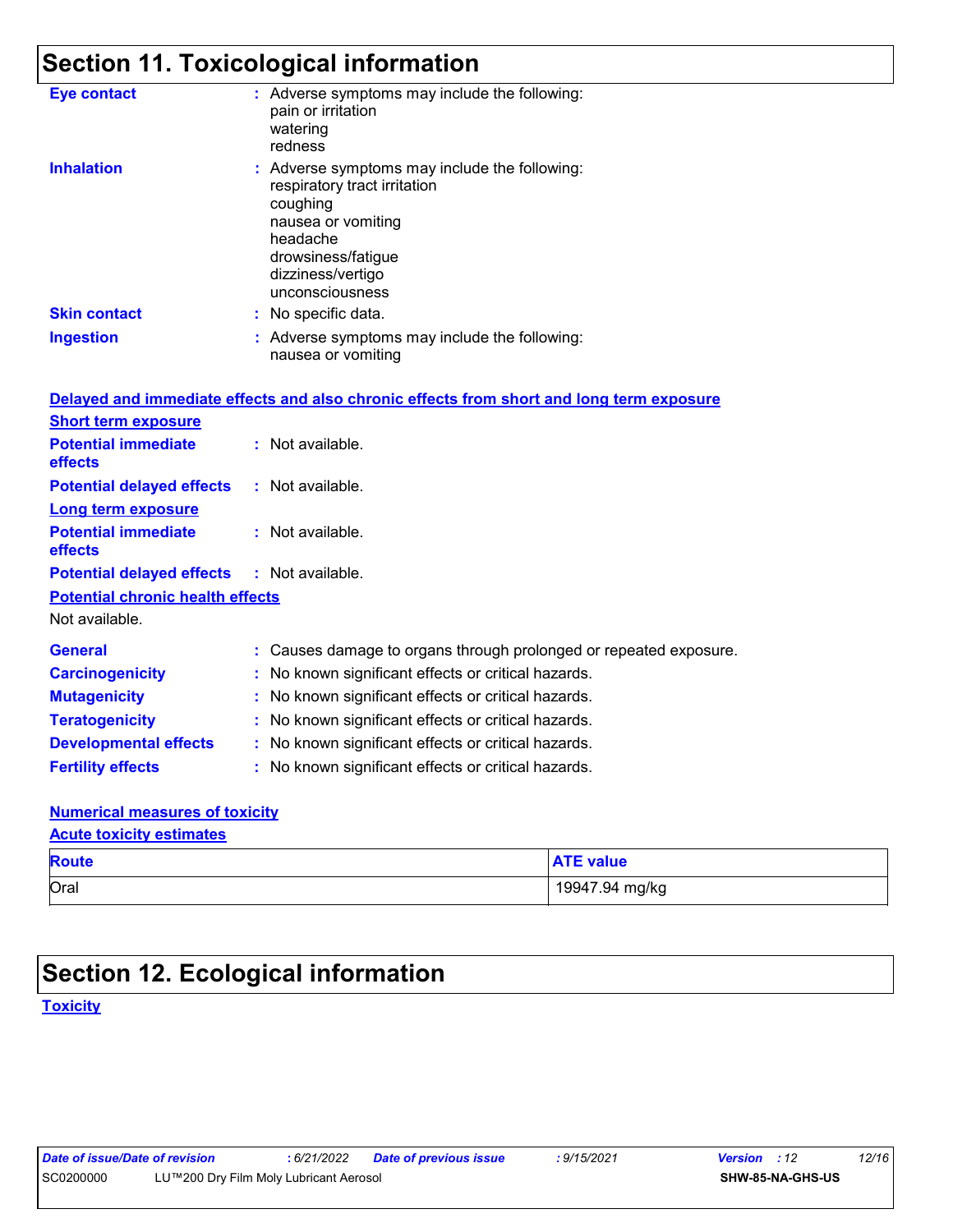## **Section 12. Ecological information**

| <b>Product/ingredient name</b>       | <b>Result</b>                        | <b>Species</b>                                                         | <b>Exposure</b> |
|--------------------------------------|--------------------------------------|------------------------------------------------------------------------|-----------------|
| Acetone                              | Acute EC50 7200000 µg/l Fresh water  | Algae - Selenastrum sp.                                                | 96 hours        |
|                                      | Acute LC50 4.42589 ml/L Marine water | Crustaceans - Acartia tonsa -<br>Copepodid                             | 48 hours        |
|                                      | Acute LC50 7460000 µg/l Fresh water  | Daphnia - Daphnia cucullata                                            | 48 hours        |
|                                      | Acute LC50 5600 ppm Fresh water      | Fish - Poecilia reticulata                                             | 96 hours        |
|                                      | Chronic NOEC 4.95 mg/l Marine water  | Algae - Ulva pertusa                                                   | 96 hours        |
|                                      | Chronic NOEC 0.016 ml/L Fresh water  | Crustaceans - Daphniidae                                               | 21 days         |
|                                      | Chronic NOEC 0.1 ml/L Fresh water    | Daphnia - Daphnia magna -<br>Neonate                                   | 21 days         |
|                                      | Chronic NOEC 5 µg/l Marine water     | Fish - Gasterosteus aculeatus -<br>Larvae                              | 42 days         |
| 2-Propanol                           | Acute EC50 7550 mg/l Fresh water     | Daphnia - Daphnia magna -<br>Neonate                                   | 48 hours        |
|                                      | Acute LC50 1400000 µg/l Marine water | Crustaceans - Crangon crangon                                          | 48 hours        |
|                                      | Acute LC50 4200 mg/l Fresh water     | Fish - Rasbora heteromorpha                                            | 96 hours        |
| Lt. Aliphatic Hydrocarbon<br>Solvent | Acute LC50 >100000 ppm Fresh water   | Fish - Oncorhynchus mykiss                                             | 96 hours        |
| Methyl Cyclohexane                   | Acute LC50 5800 µg/l Marine water    | Fish - Morone saxatilis - Juvenile<br>(Fledgling, Hatchling, Weanling) | 96 hours        |

#### **Persistence and degradability**

| Biodegradability<br><b>Aquatic half-life</b><br><b>Photolysis</b> |
|-------------------------------------------------------------------|
| Readily                                                           |
| Readily                                                           |

#### **Bioaccumulative potential**

| <b>Product/ingredient name</b>         | $\mathsf{LogP}_\mathsf{ow}$ | <b>BCF</b>   | <b>Potential</b> |
|----------------------------------------|-----------------------------|--------------|------------------|
| Light Aliphatic Hydrocarbon<br>Solvent |                             | 10 to 2500   | high             |
| Lt. Aliphatic Hydrocarbon<br>Solvent   |                             | l 10 to 2500 | high             |
| Methyl Cyclohexane                     |                             | 186.21       | low              |

#### **Mobility in soil**

**Soil/water partition coefficient (K**<sub>oc</sub>)

**:** Not available.

#### **Other adverse effects** : No known significant effects or critical hazards.

## **Section 13. Disposal considerations**

**Disposal methods :**

The generation of waste should be avoided or minimized wherever possible. Disposal of this product, solutions and any by-products should at all times comply with the requirements of environmental protection and waste disposal legislation and any regional local authority requirements. Dispose of surplus and non-recyclable products via a licensed waste disposal contractor. Waste should not be disposed of untreated to the sewer unless fully compliant with the requirements of all authorities with jurisdiction. Waste packaging should be recycled. Incineration or landfill should only be considered when recycling is not feasible. This material and its container must be disposed of in a safe way. Empty containers or liners may retain some product residues. Do not puncture or incinerate container.

| Date of issue/Date of revision |                                        | : 6/21/2022 | Date of previous issue | : 9/15/2021 | <b>Version</b> : 12 |                         | 13/16 |
|--------------------------------|----------------------------------------|-------------|------------------------|-------------|---------------------|-------------------------|-------|
| SC0200000                      | LU™200 Dry Film Moly Lubricant Aerosol |             |                        |             |                     | <b>SHW-85-NA-GHS-US</b> |       |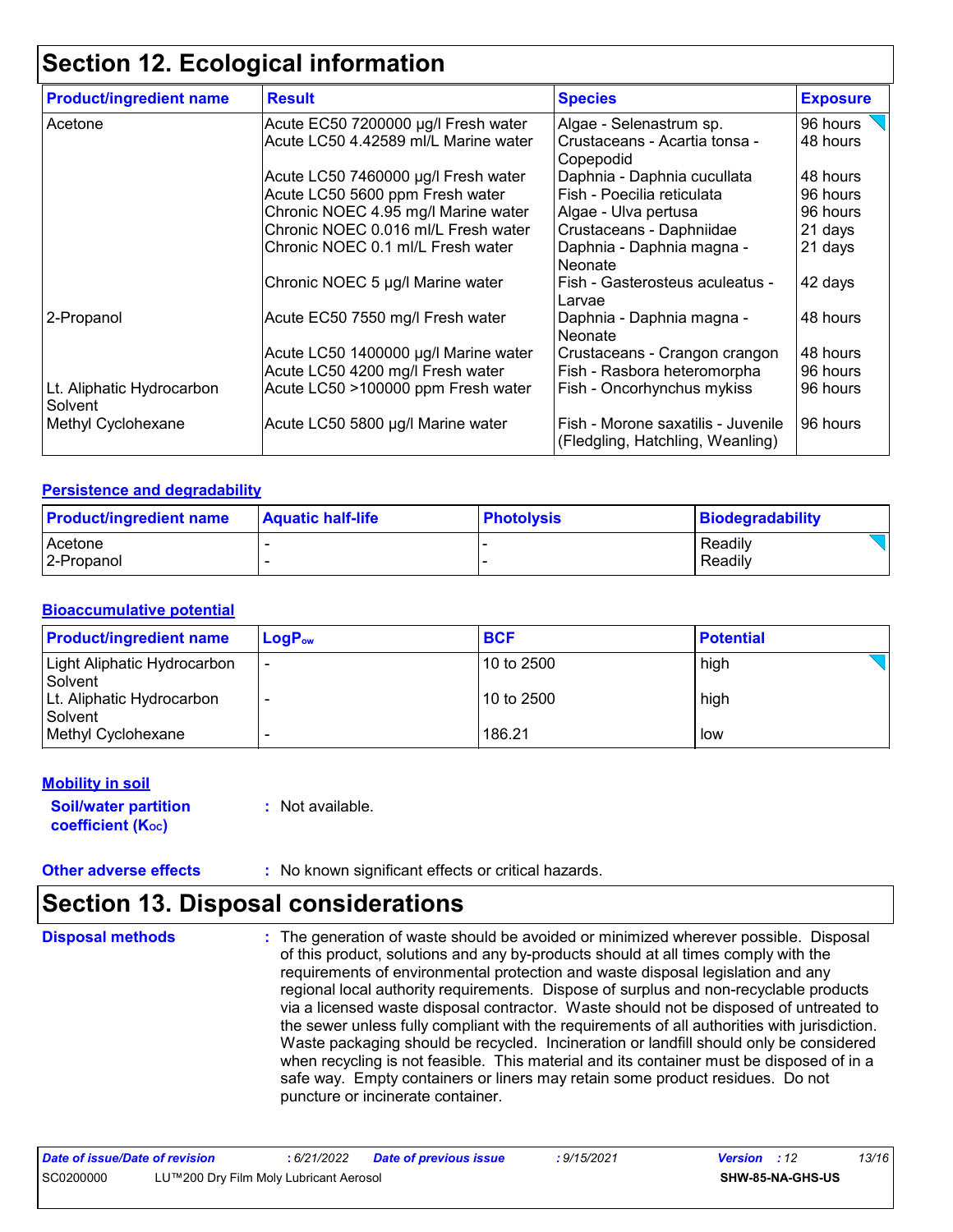## **Section 14. Transport information**

|                                                          | <b>DOT</b><br><b>Classification</b>                                                                             | <b>TDG</b><br><b>Classification</b>                                                                                                                                                                                                                                                                                                                                                                                                                                                                                                                                                                                                                                                 | <b>Mexico</b><br><b>Classification</b>                                                                          | <b>IATA</b>                                                                                                     | <b>IMDG</b>                                                                                                     |
|----------------------------------------------------------|-----------------------------------------------------------------------------------------------------------------|-------------------------------------------------------------------------------------------------------------------------------------------------------------------------------------------------------------------------------------------------------------------------------------------------------------------------------------------------------------------------------------------------------------------------------------------------------------------------------------------------------------------------------------------------------------------------------------------------------------------------------------------------------------------------------------|-----------------------------------------------------------------------------------------------------------------|-----------------------------------------------------------------------------------------------------------------|-----------------------------------------------------------------------------------------------------------------|
| <b>UN number</b>                                         | <b>UN1950</b>                                                                                                   | <b>UN1950</b>                                                                                                                                                                                                                                                                                                                                                                                                                                                                                                                                                                                                                                                                       | <b>UN1950</b>                                                                                                   | <b>UN1950</b>                                                                                                   | <b>UN1950</b>                                                                                                   |
| <b>UN proper</b><br>shipping name                        | <b>AEROSOLS</b>                                                                                                 | <b>AEROSOLS</b>                                                                                                                                                                                                                                                                                                                                                                                                                                                                                                                                                                                                                                                                     | <b>AEROSOLS</b>                                                                                                 | AEROSOLS,<br>flammable                                                                                          | <b>AEROSOLS</b>                                                                                                 |
| <b>Transport</b>                                         | 2.1                                                                                                             | 2.1                                                                                                                                                                                                                                                                                                                                                                                                                                                                                                                                                                                                                                                                                 | 2.1                                                                                                             | 2.1                                                                                                             | 2.1                                                                                                             |
| hazard class(es)                                         |                                                                                                                 |                                                                                                                                                                                                                                                                                                                                                                                                                                                                                                                                                                                                                                                                                     |                                                                                                                 |                                                                                                                 |                                                                                                                 |
| <b>Packing group</b>                                     |                                                                                                                 |                                                                                                                                                                                                                                                                                                                                                                                                                                                                                                                                                                                                                                                                                     |                                                                                                                 |                                                                                                                 |                                                                                                                 |
| <b>Environmental</b><br>hazards                          | No.                                                                                                             | No.                                                                                                                                                                                                                                                                                                                                                                                                                                                                                                                                                                                                                                                                                 | No.                                                                                                             | No.                                                                                                             | No.                                                                                                             |
| <b>Additional</b><br>information                         | Dependent upon<br>container size, this<br>product may ship under<br>the Limited Quantity<br>shipping exception. | Product classified<br>as per the<br>following sections<br>of the<br>Transportation of<br>Dangerous Goods<br>Regulations:<br>2.13-2.17 (Class<br>2).<br>Dependent upon<br>container size, this<br>product may ship under<br>the Limited Quantity<br>shipping exception.                                                                                                                                                                                                                                                                                                                                                                                                              | Dependent upon<br>container size, this<br>product may ship under<br>the Limited Quantity<br>shipping exception. | Dependent upon<br>container size, this<br>product may ship under<br>the Limited Quantity<br>shipping exception. | Dependent upon<br>container size, this<br>product may ship under<br>the Limited Quantity<br>shipping exception. |
| <b>Special precautions for user :</b>                    |                                                                                                                 | Multi-modal shipping descriptions are provided for informational purposes and do not<br>consider container sizes. The presence of a shipping description for a particular<br>mode of transport (sea, air, etc.), does not indicate that the product is packaged<br>suitably for that mode of transport. All packaging must be reviewed for suitability<br>prior to shipment, and compliance with the applicable regulations is the sole<br>responsibility of the person offering the product for transport. People loading and<br>unloading dangerous goods must be trained on all of the risks deriving from the<br>substances and on all actions in case of emergency situations. |                                                                                                                 |                                                                                                                 |                                                                                                                 |
| <b>Transport in bulk according</b><br>to IMO instruments | : Not available.                                                                                                |                                                                                                                                                                                                                                                                                                                                                                                                                                                                                                                                                                                                                                                                                     |                                                                                                                 |                                                                                                                 |                                                                                                                 |
|                                                          |                                                                                                                 | <b>Proper shipping name</b>                                                                                                                                                                                                                                                                                                                                                                                                                                                                                                                                                                                                                                                         | : Not available.                                                                                                |                                                                                                                 |                                                                                                                 |

## **Section 15. Regulatory information**

#### **SARA 313**

SARA 313 (40 CFR 372.45) supplier notification can be found on the Environmental Data Sheet.

#### **California Prop. 65**

WARNING: This product contains chemicals known to the State of California to cause cancer and birth defects or other reproductive harm.

#### **International regulations**

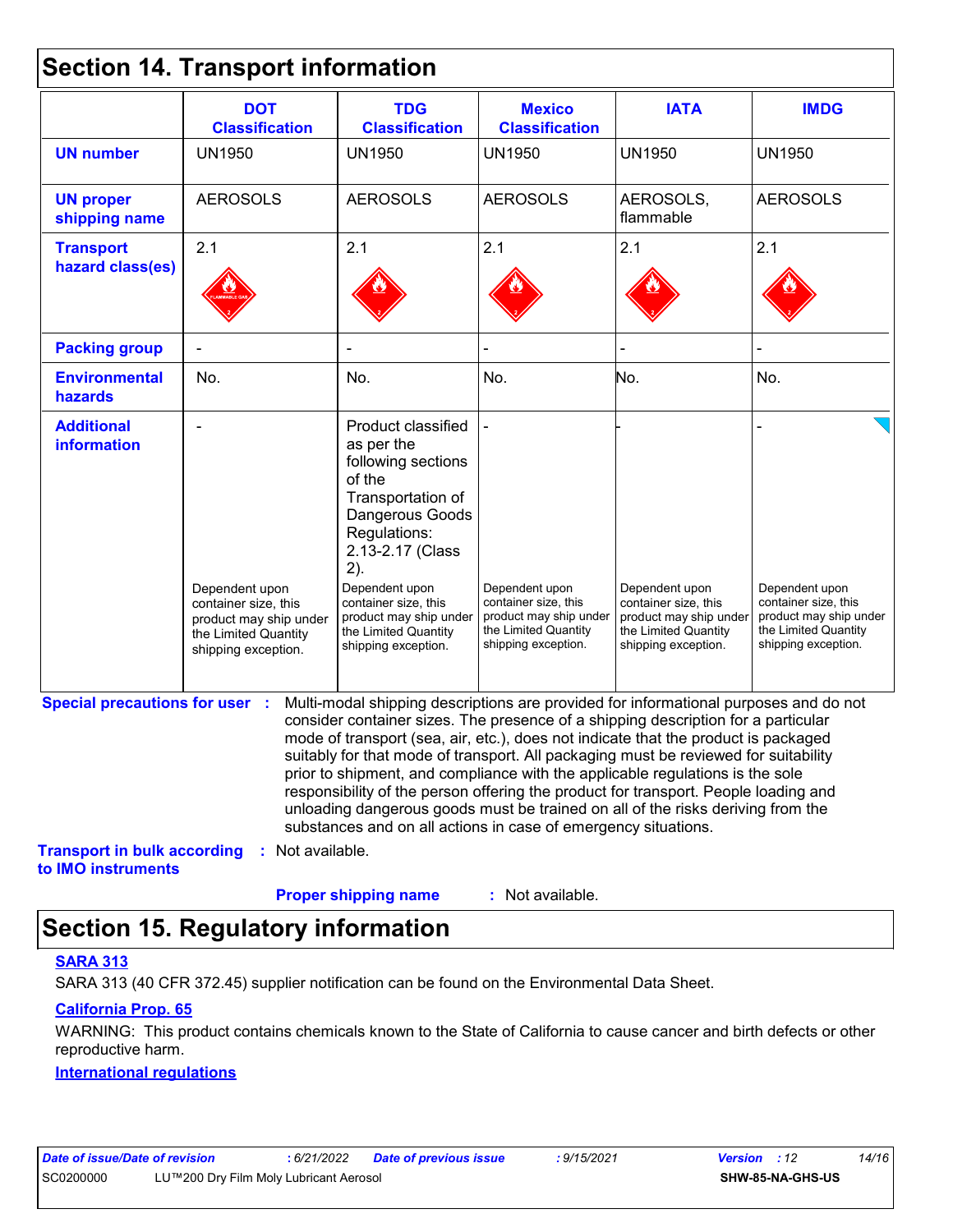## **Section 15. Regulatory information**

| <b>International lists</b> | : Australia inventory (AIIC): Not determined.                |
|----------------------------|--------------------------------------------------------------|
|                            | China inventory (IECSC): Not determined.                     |
|                            | Japan inventory (CSCL): Not determined.                      |
|                            | Japan inventory (ISHL): Not determined.                      |
|                            | Korea inventory (KECI): Not determined.                      |
|                            | New Zealand Inventory of Chemicals (NZIoC): Not determined.  |
|                            | Philippines inventory (PICCS): Not determined.               |
|                            | Taiwan Chemical Substances Inventory (TCSI): Not determined. |
|                            | Thailand inventory: Not determined.                          |
|                            | Turkey inventory: Not determined.                            |
|                            | Vietnam inventory: Not determined.                           |

### **Section 16. Other information**

**Hazardous Material Information System (U.S.A.)**

| <b>Health</b>           | 3 |
|-------------------------|---|
| <b>Flammability</b>     |   |
| <b>Physical hazards</b> | 3 |
|                         |   |

**The customer is responsible for determining the PPE code for this material. For more information on HMIS® Personal Protective Equipment (PPE) codes, consult the HMIS® Implementation Manual.**

**Caution: HMIS® ratings are based on a 0-4 rating scale, with 0 representing minimal hazards or risks, and 4 representing significant hazards or risks. Although HMIS® ratings and the associated label are not required on SDSs or products leaving a facility under 29 CFR 1910.1200, the preparer may choose to provide them. HMIS® ratings are to be used with a fully implemented HMIS® program. HMIS® is a registered trademark and service mark of the American Coatings Association, Inc.**

**Procedure used to derive the classification**

| <b>Classification</b>                                                 | <b>Justification</b>  |
|-----------------------------------------------------------------------|-----------------------|
| FLAMMABLE AEROSOLS - Category 1                                       | On basis of test data |
| GASES UNDER PRESSURE - Compressed gas                                 | Calculation method    |
| SERIOUS EYE DAMAGE/ EYE IRRITATION - Category 2A                      | Calculation method    |
| SPECIFIC TARGET ORGAN TOXICITY (SINGLE EXPOSURE) (Respiratory tract   | Calculation method    |
| irritation) - Category 3                                              |                       |
| SPECIFIC TARGET ORGAN TOXICITY (SINGLE EXPOSURE) (Narcotic effects) - | Calculation method    |
| Category 3                                                            |                       |
| SPECIFIC TARGET ORGAN TOXICITY (REPEATED EXPOSURE) - Category 1       | l Calculation method  |
| <b>ASPIRATION HAZARD - Category 1</b>                                 | Calculation method    |

| <b>History</b>                    |                                                                                                                                                                                                                                                                                                                                                                                                                                                                                                                                                 |
|-----------------------------------|-------------------------------------------------------------------------------------------------------------------------------------------------------------------------------------------------------------------------------------------------------------------------------------------------------------------------------------------------------------------------------------------------------------------------------------------------------------------------------------------------------------------------------------------------|
| Date of printing                  | : 6/21/2022                                                                                                                                                                                                                                                                                                                                                                                                                                                                                                                                     |
| Date of issue/Date of<br>revision | : 6/21/2022                                                                                                                                                                                                                                                                                                                                                                                                                                                                                                                                     |
| Date of previous issue            | : 9/15/2021                                                                                                                                                                                                                                                                                                                                                                                                                                                                                                                                     |
| <b>Version</b>                    | : 12                                                                                                                                                                                                                                                                                                                                                                                                                                                                                                                                            |
| <b>Key to abbreviations</b>       | $\therefore$ ATE = Acute Toxicity Estimate<br><b>BCF</b> = Bioconcentration Factor<br>GHS = Globally Harmonized System of Classification and Labelling of Chemicals<br>IATA = International Air Transport Association<br>IBC = Intermediate Bulk Container<br><b>IMDG = International Maritime Dangerous Goods</b><br>LogPow = logarithm of the octanol/water partition coefficient<br>MARPOL = International Convention for the Prevention of Pollution From Ships, 1973<br>as modified by the Protocol of 1978. ("Marpol" = marine pollution) |

| Date of issue/Date of revision |                                        | : 6/21/2022 | <b>Date of previous issue</b> | : 9/15/2021 | <b>Version</b> : 12 |                         | 15/16 |
|--------------------------------|----------------------------------------|-------------|-------------------------------|-------------|---------------------|-------------------------|-------|
| SC0200000                      | LU™200 Dry Film Moly Lubricant Aerosol |             |                               |             |                     | <b>SHW-85-NA-GHS-US</b> |       |